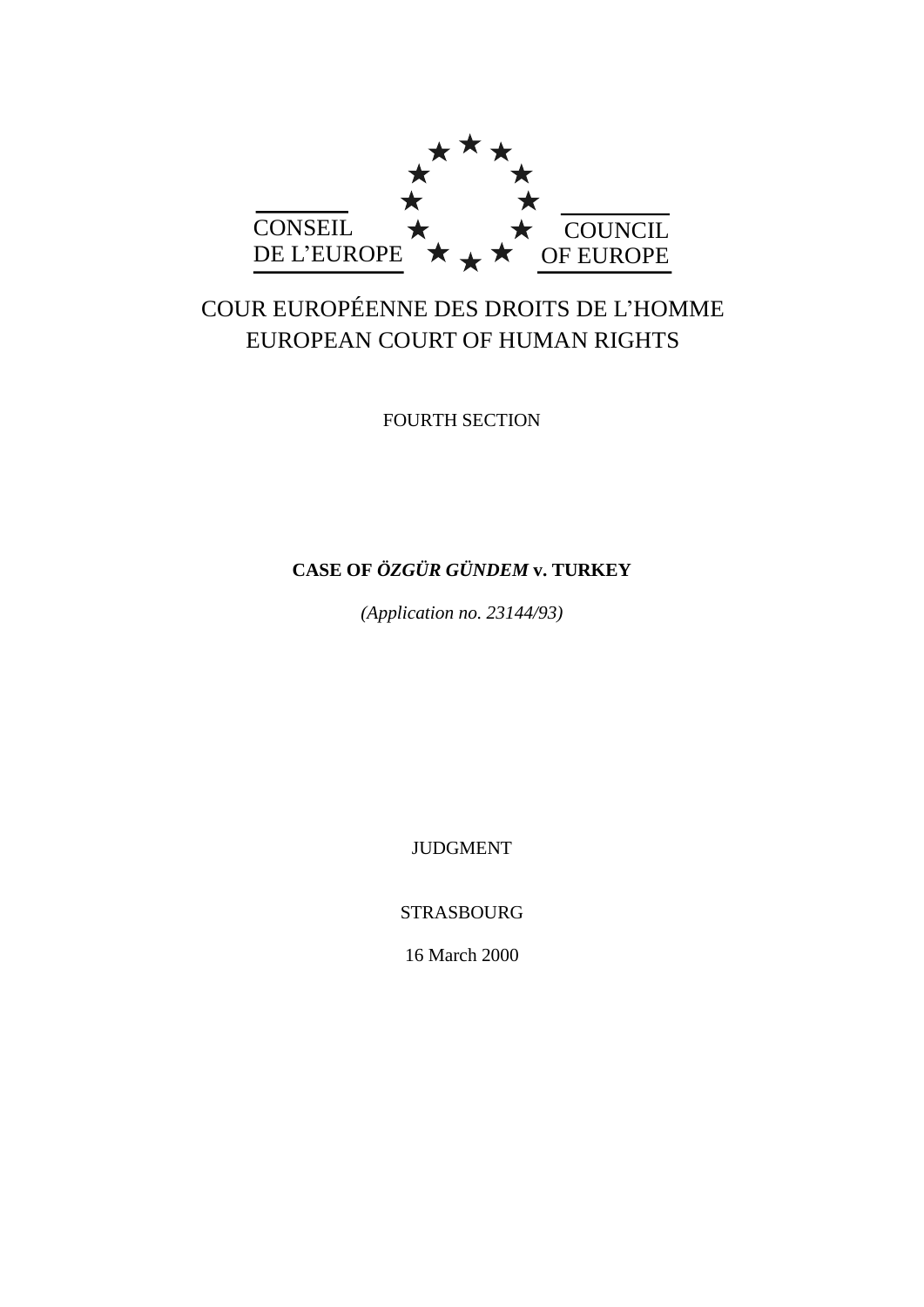## **In the case of** *Özgür Gündem* **v. Turkey,**

The European Court of Human Rights (Fourth Section), sitting as a Chamber composed of:

Mr M. PELLONPÄÄ, *President*,

Mr G. RESS,

Mr A. PASTOR RIDRUEJO,

Mr L. CAFLISCH,

Mr J. MAKARCZYK,

Mr V. BUTKEVYCH, *judges*,

Mr F. GÖLCÜKLÜ, ad hoc *judge*,

and Mr V. BERGER, *Section Registrar*,

Having deliberated in private on 10 November 1999 and 3 February 2000,

Delivers the following judgment, which was adopted on the lastmentioned date:

## PROCEDURE

1. The case was referred to the Court by the European Commission of Human Rights ("the Commission") on 8 March 1999, within the threemonth period laid down by former Articles 32 § 1 and 47 of the European Convention for the Protection of Human Rights and Fundamental Freedoms ("the Convention"). It originated in an application (no. 23144/93) against the Republic of Turkey lodged with the Commission under former Article 25 by three Turkish nationals, Gurbetelli Ersöz, Fahri Ferda Çetin and Yaşar Kaya, and by Ülkem Basın ve Yayıncılık Sanayı Ticaret Ltd, a company having its head office in Istanbul, on 9 December 1993. The first two applicants were, respectively, the editor-in-chief and the assistant editor-in-chief of the newspaper *Özgür Gündem* of which the third and fourth applicants were the owners. The Commission later decided not to pursue the examination of the application in so far as it concerned the first applicant, since she had died in 1997.

The application concerned the applicants' allegations that there had been a concerted and deliberate assault on their freedom of expression through a campaign of targeting journalists and others involved in *Özgür Gündem*. The applicants relied on Articles 10 and 14 of the Convention and on Article 1 of Protocol No. 1.

The Commission declared the application admissible on 20 October 1995. In its report of 29 October 1998 (former Article 31 of the Convention), it expressed the opinion that there had been a violation of Article 10 (unanimously), that there had been no violation of Article 14 (fifteen votes to two) and that it was not necessary to examine separately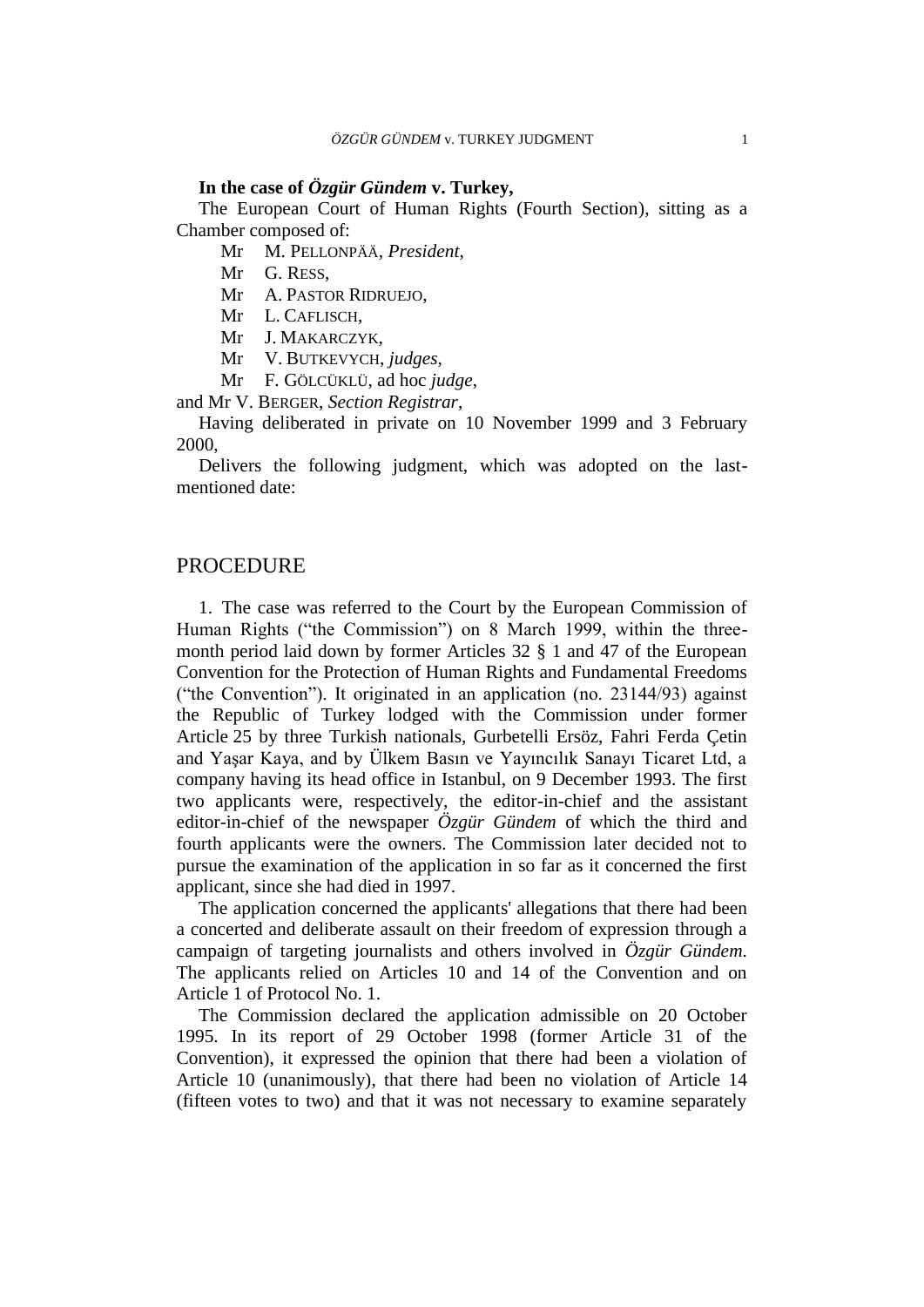whether there had been a violation of Article 1 of Protocol No. 1  $(unanimously)<sup>1</sup>$ .

2. Following the entry into force of Protocol No. 11 to the Convention on 1 November 1998, and in accordance with the provisions of Article 5 § 4 thereof read in conjunction with Rules 100 § 1 and 24 § 6 of the Rules of Court, a panel of the Grand Chamber decided on 31 March 1999 that the case would be examined by a Chamber constituted within one of the Sections of the Court.

3. In accordance with Rule 52 § 1, the President of the Court, Mr L. Wildhaber, assigned the case to the Fourth Section. The Chamber constituted within that Section included *ex officio* Mr R. Türmen, the judge elected in respect of Turkey (Article 27 § 2 of the Convention and Rule 26 § 1 (a)), and Mr M. Pellonpää, President of the Section (Rule 26 § 1 (a)). The other members designated by the latter to complete the Chamber were Mr G. Ress, Mr A. Pastor Ridruejo, Mr L. Caflisch, Mr J. Makarczyk and Mrs N. Vajić (Rule 26 § 1 (b)).

4. On 1 June 1999 Mr Türmen withdrew from sitting in the Chamber (Rule 28). The Turkish Government ("the Government") accordingly appointed Mr F. Gölcüklü to sit as an *ad hoc* judge (Article 27 § 2 of the Convention and Rule 29 § 1).

5. On 13 July 1999 the Chamber decided to hold a hearing.

6. Pursuant to Rule 59 § 3 the President of the Chamber invited the parties to submit memorials on the issues raised in the application. The Registrar received the applicants' and Government's memorials on 5 and 20 October 1999 respectively.

7. In accordance with the Chamber's decision, a hearing took place in public in the Human Rights Building, Strasbourg, on 10 November 1999.

There appeared before the Court:

 $\overline{a}$ 

| (a) for the Government |              |
|------------------------|--------------|
| Mr M. ÖZMEN,           | $Co-Agent$ , |
| Mr F. POLAT,           |              |
| Mr F. ÇALIŞKAN,        |              |
| Ms M. GÜLSEN,          |              |
| Mr E. GENEL,           |              |
| Mr F. GÜNEY,           |              |
| Mr C. AYDIN,           | Advisers;    |
| (b) for the applicants |              |
| Mr W. BOWRING,         | Counsel,     |
| Mr K. YILDIZ,          | Adviser.     |

<sup>1.</sup> *Note by the Registry*. The report is obtainable from the Registry.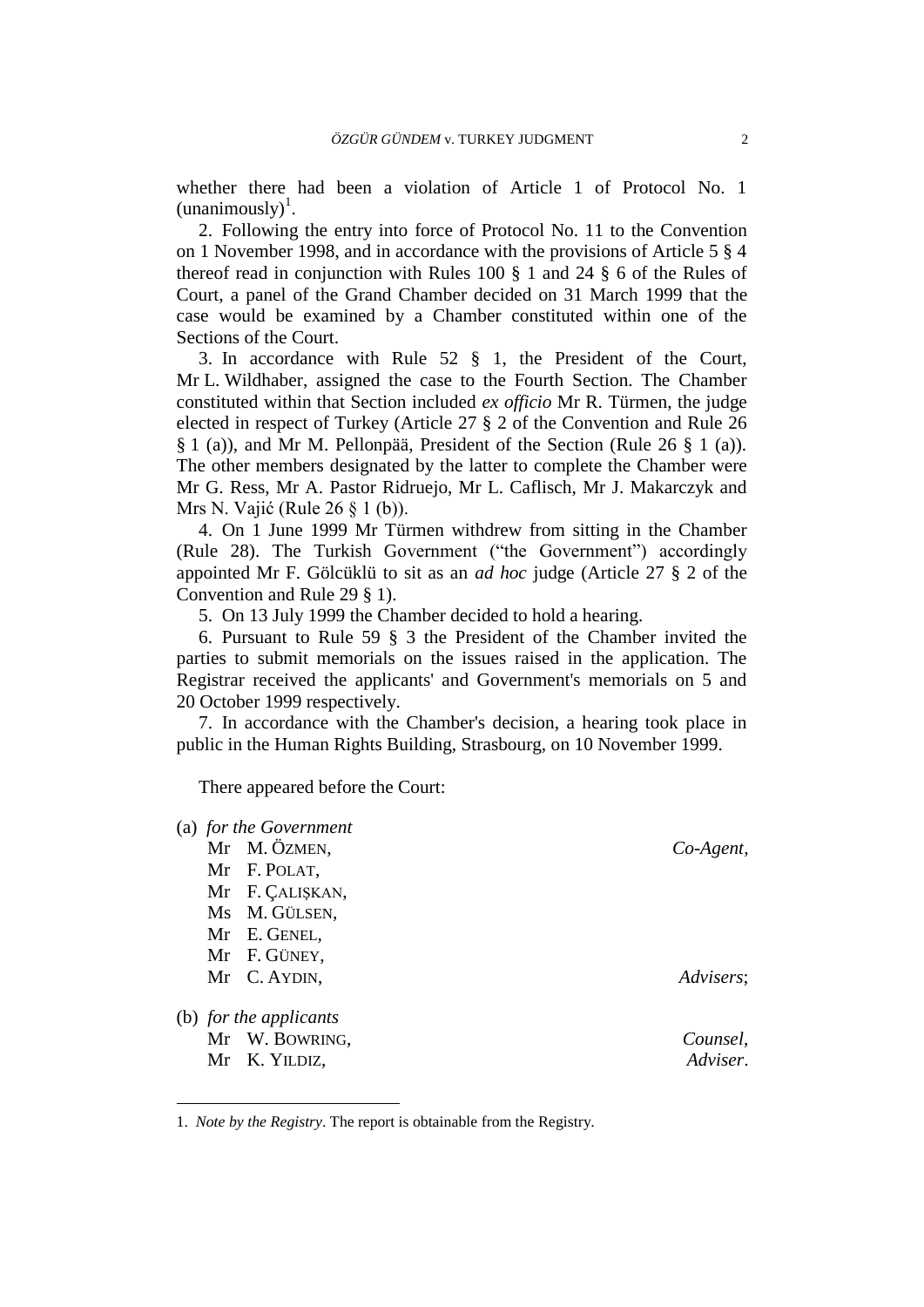The Court heard addresses by Mr Bowring and Mr Özmen.

8. On 3 February 2000 Mrs Vajić, who was unable to take part in the further consideration of the case, was replaced by Mr V. Butkevych (Rule 26 § 1 (c)).

## THE FACTS

## I. THE CIRCUMSTANCES OF THE CASE

9. *Özgür Gündem* was a daily newspaper the main office of which was located in Istanbul. It was a Turkish-language publication with an estimated national circulation of up to 45,000 copies and a further unspecified international circulation. It incorporated its predecessor, the weekly publication *Yeni Ülke*, which was published between 1990 and 1992. *Özgür Gündem* was published from 30 May 1992 until April 1994. It was succeeded by another newspaper, *Özgür Ülke*.

10. The case concerns the allegations of the applicants that *Özgür Gündem* was the subject of serious attacks and harassment which forced its eventual closure and for which the Turkish authorities are directly or indirectly responsible.

## **A. Incidents of violence and threats against** *Özgür Gündem* **and persons associated with it**

11. The applicants made detailed submissions to the Commission, listing the attacks made on journalists, distributors and others associated with the newspaper (see paragraphs 32-34 of the Commission's report). The Government, in their submissions to the Commission, denied that some of these attacks occurred (see paragraphs 43-62 of the Commission's report). In their submissions to the Court, neither party has made any comment on the Commission's findings in this respect (see paragraphs 141-42 of the Commission's report).

12. The following incidents are not contested.

Seven persons connected with *Özgür Gündem* were killed in circumstances originally regarded as killings by "unknown perpetrators": (1) Yahya Orhan, a journalist shot dead on 31 July 1992; (2) Hüseyin Deniz, a staff member of *Özgür Gündem*, shot dead on 8 August 1992; (3) Musa Anter, a regular columnist for *Özgür Gündem*, shot dead on 20 September 1992; (4) Hafız Akdemir, a staff member of *Özgür Gündem*, shot dead on 8 June 1992; (5) Kemal Kılıç, the Şanlıurfa representative of *Özgür Gündem*, shot dead on 18 February 1993 (application no. 22492/93 lodged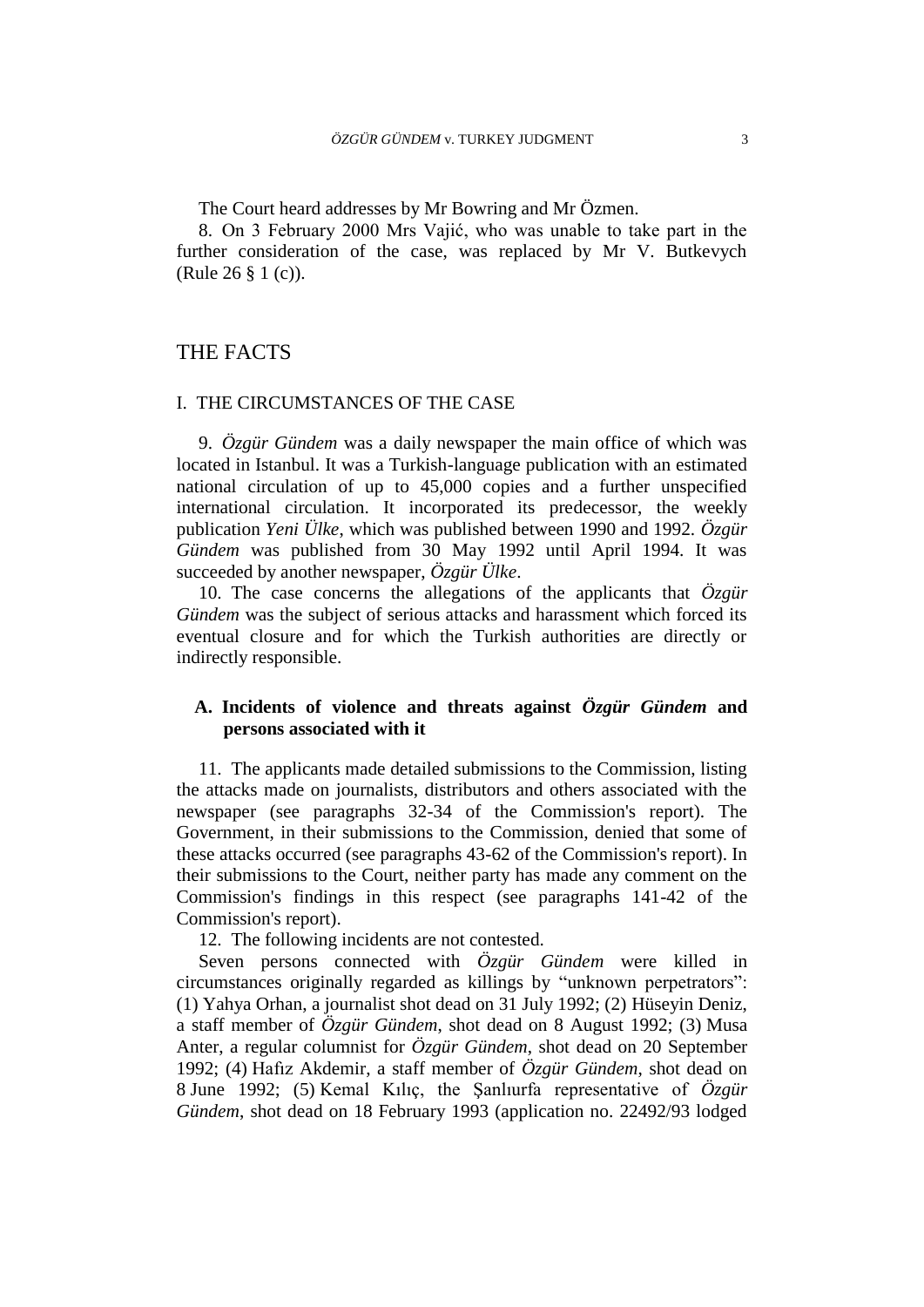by Cemil Kılıç concerning alleged State responsibility for this killing is pending before the Court – see the Commission's report of 23 October 1998); (6) Cengiz Altun, a reporter for *Yeni Ülke*, shot dead on 24 February 1992; (7) Ferhat Tepe, the Bitlis correspondent for *Özgür Gündem*, abducted on 28 July 1993 and found dead on 4 August 1993.

The following attacks occurred: (1) on 16 November 1992 an arson attack on the news-stand of Kadir Saka in Diyarbakır; (2) an armed attack on Eşref Yaşa, also a newsagent, on 15 January 1993 in Diyarbakır; (3) an armed attack on the newsagent Haşim Yaşa on 15 June 1993 in Diyarbakır (this incident and that concerning the attack on Eşref Yaşa were the subject of an application under the Convention – see the Yaşa v. Turkey judgment of 2 September 1998, *Reports of Judgments and Decisions* 1998-VI); (4) on 26 September 1993 Mehmet Balamir, a newspaper boy, was attacked with a knife in Diyarbakır as he was selling *Özgür Gündem*; (5) in 1993, in Ergani, boys selling the newspaper were attacked by a person with a knife; (6) an arson attack on a newsagent's in Mazidagı; (7) in Bingöl, on 17 November 1992 the car of a newsagent was destroyed by fire; (8) in Yüksekova, in October 1993, a bomb explosion damaged a newsagent's; (9) a bomb exploded at the Istanbul office of the newspaper's successor *Özgür Ülke* on 2 December 1994, killing one employee and injuring eighteen others.

13. The applicants listed a large number of other incidents (arson attacks, attacks and threats on newsagents, distributors and newspaper boys) which the Government stated either did not occur or concerning which they stated that they had received no information or complaint (see paragraphs 32-34 and 43-62 of the Commission's report). They also referred to the disappearance of the journalist Aysel Malkaç on 7 August 1993 and to the detention and ill-treatment of many journalists, one of whom, Salih Tekin, was found, upon his application to Strasbourg, to have been subjected to inhuman and degrading treatment while in custody (see paragraph 37 of the Commission's report and the Tekin v. Turkey judgment of 9 June 1998, *Reports* 1998-IV, pp. 1517-18, §§ 53-54).

14. The applicants, and others acting on behalf of the newspaper and its employees, addressed numerous petitions to the authorities concerning the threats and attacks which they claimed had occurred. These are listed in the Commission's report (paragraph 35) and include letters from the applicant Yaşar Kaya to the governor of the state of emergency region, the Minister of the Interior, the Prime Minister and Deputy Prime Minister, informing them of the attacks and requesting investigations to be opened and measures of protection to be taken. There was no reply to the vast majority of these letters.

15. Written complaints were made by persons from the newspaper about specific attacks, incidents and threats concerning which the Government stated that they had received no information or complaint, including the attacks on children distributing the newspaper in Diyarbakır during 1993,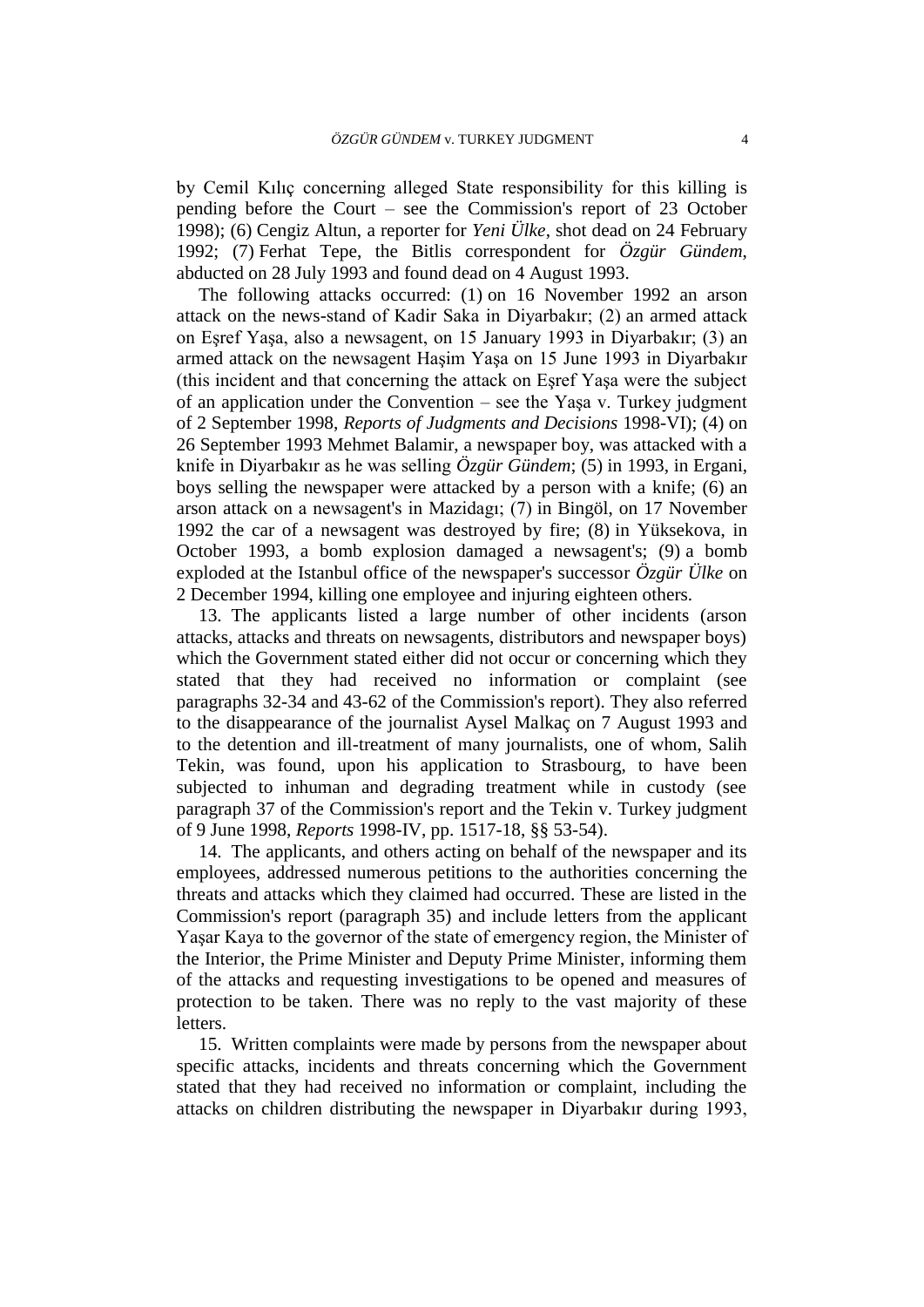the death of newsagent Zülküf Akkaya in Diyarbakır on 27 September 1993 and attacks on distributors by persons with meat axes, also in Diyarbakır, in September 1993 (see paragraph 35 (s) of the Commission's report). A written request for protective measures made on 24 December 1992 to the governor of Şanlıurfa on behalf of the persons involved in the newspaper in Şanlıurfa was refused shortly before the journalist Kemal Kılıç was shot dead on 18 February 1993 (see paragraph 35 (l) of the Commission's report).

16. Following a request for security measures received by the Diyarbakır police on 2 December 1993, police escorted employees of the two companies dealing with the distribution of newspapers from the border of the province of Şanlıurfa to the distribution stores. Measures were also taken with respect to deliveries of the newspaper from the stores to newsagents. The Government submitted to the Commission that no other requests for protection were received. Following the explosion at the *Özgür Ülke* office on 2 December 1994 and a request from the owner, security measures, including patrolling, were taken by the authorities.

## **B. The search-and-arrest operation at the** *Özgür Gündem* **premises in Istanbul**

17. On 10 December 1993 the police conducted a search of the *Özgür Gündem* office in Istanbul. During the operation, they took into custody those present in the building (107 persons, including the applicants Gurbetelli Ersöz and Fahri Ferda Çetin) and seized all the documents and archives.

18. Two search-and-seizure documents dated 10 December 1993 record that the police found two guns, ammunition, two sleeping bags and twentyfive gas masks. In a further search-and-seizure document dated 10 December 1993, it is stated that the following items had been found: photographs (described as kept in envelopes with a label "PKK Terrorist Organisation"), a tax receipt stamped with the name ERNK (a wing of the Workers' Party of Kurdistan (PKK)) for 400,000,000 Turkish liras (TRL), found in the desk of the applicant Yaşar Kaya, and numerous printed and hand-written documents, including an article on Abdullah Öcalan. A document dated 24 December 1993, signed by a public prosecutor at the Istanbul National Security Court, listed the following material as having been seized: in a sealed envelope the military identification of Muzaffer Ulutaş killed in Şırnak in March 1993, in a sealed box 1,350 injection kits, one typewriter, one video-cassette and one audio-cassette, and forty books found at the house of the applicant Fahri Ferda Çetin. As a result of these measures, the publication of the newspaper was disrupted for two days.

19. In an indictment dated 5 April 1994, charges were brought against the editor Gurbetelli Ersöz, Fahri Ferda Çetin, Yaşar Kaya, the manager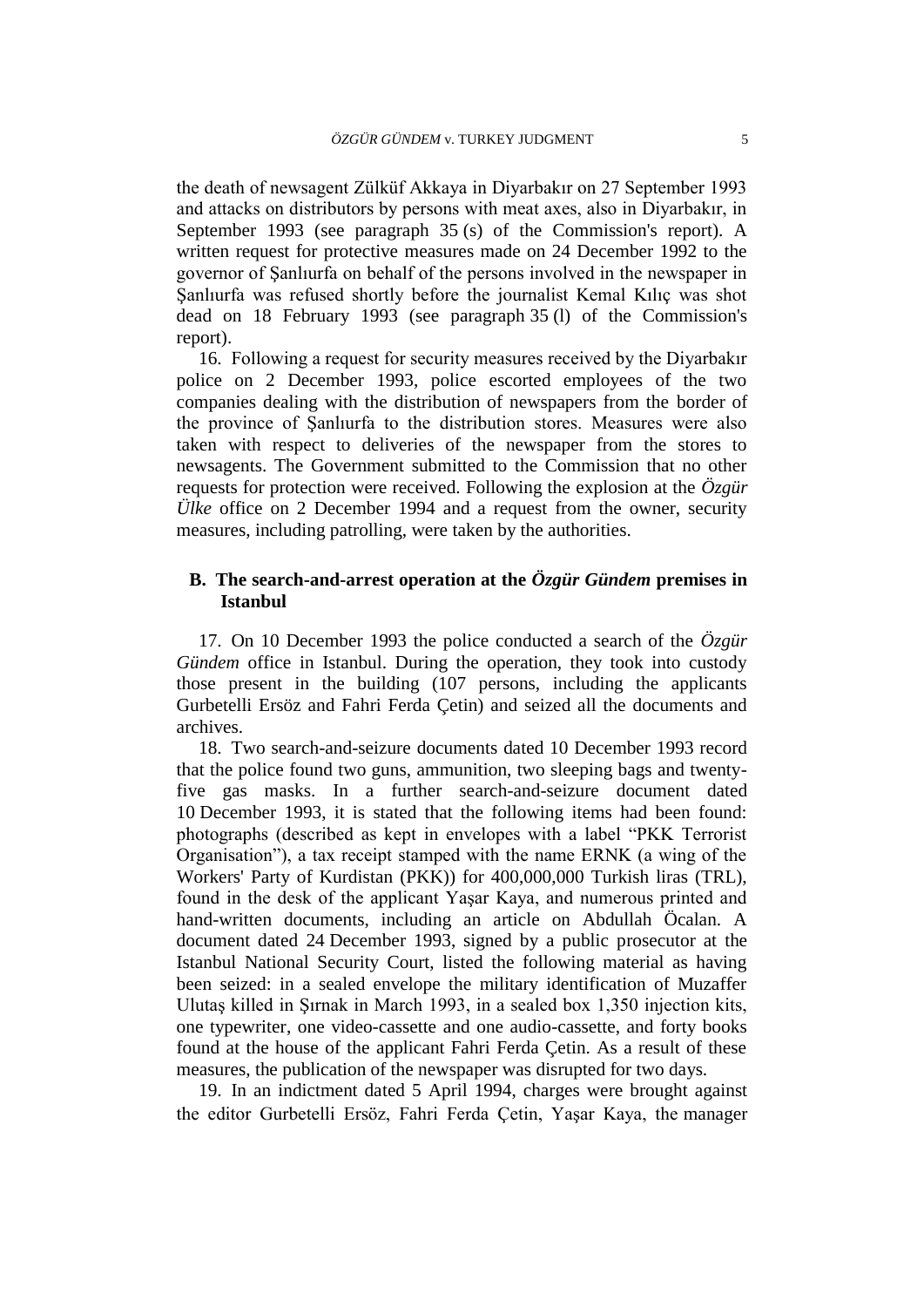Ali Rıza Halis and six others, alleging that they were members of the PKK, had assisted the PKK and made propaganda in its favour. The Government have stated that Gurbetelli Ersöz and Ali Rıza Halis were convicted of aiding and abetting the PKK, by judgment of the Istanbul National Security Court no. 5 on 12 December 1996. Gurbetelli Ersöz had previously been convicted of involvement with the PKK in or about the end of December 1990 and had been released from prison in 1992.

## **C. Prosecutions concerning issues of** *Özgür Gündem*

20. Numerous prosecutions were brought against the newspaper (including the relevant editor, the applicant Yaşar Kaya as the owner and publisher, and the authors of the impugned articles), alleging that offences had been committed by the publication of various articles. The prosecutions resulted in many convictions, carrying sentences imposing fines and prison terms and orders of confiscation of issues of the newspaper and orders of closure of the newspaper for periods of three days to a month.

The prosecutions were brought under provisions rendering it an offence, *inter alia*, to publish material insulting or vilifying the Turkish nation, the Republic or specific State officers or authorities, material provoking feelings of hatred and enmity on grounds of race, region of origin or class, and materials constituting separatist propaganda, disclosing the names of officials involved in fighting terrorism or reporting the declarations of terrorist organisations (see "Relevant domestic law" below).

21. On 3 July 1993 *Özgür Gündem* published a press release announcing that the newspaper was charged with offences which, cumulatively, were punishable by fines totalling TRL 8,617,441,000 and prison terms ranging from 155 years and 9 months to 493 years and 4 months.

22. During one period of sixty-eight days in 1993, forty-one issues of the newspaper were ordered to be seized. In twenty cases, closure orders were issued, three for a period of one month, fifteen for a period of fifteen days and two for ten days.

23. The applicants have further stated, and this was not contested by the Government, that there have been prosecutions in respect of 486 out of 580 issues of the newspaper and that, pursuant to convictions by the domestic courts, the applicant Yaşar Kaya has been fined up to TRL 35 billion, while journalists and editors together have had imposed sentences totalling 147 years' imprisonment and fines reaching TRL 21 billion.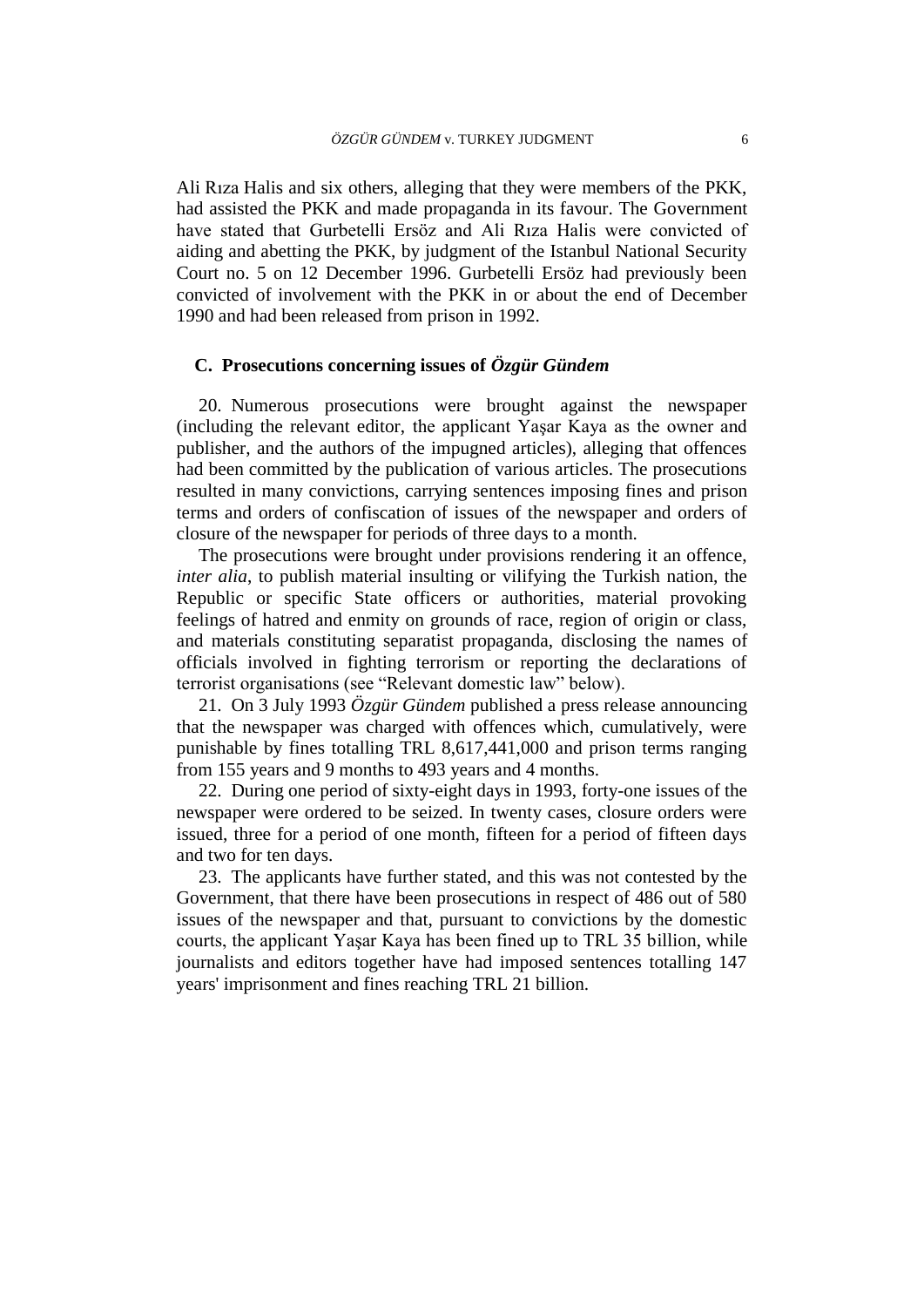#### **D. Material before the Commission**

#### *1. Domestic court proceedings*

24. Both parties provided the Commission with copies of judgments and decisions by the courts relating to the proceedings brought in respect of the newspaper. These involve 112 prosecutions brought between 1992 and 1994. Details of the articles in issue and the judgments given in twenty-one cases are summarised in the Commission's report (paragraphs 161-237).

#### *2. The Susurluk report*

 $\overline{a}$ 

25. The applicants provided the Commission with a copy of the socalled "Susurluk report"<sup>1</sup>, produced at the request of the Prime Minister by Mr Kutlu Savaş, Vice-President of the Board of Inspectors within the Prime Minister's Office. After receiving the report in January 1998, the Prime Minister made it available to the public, although eleven pages and certain annexes were withheld.

26. The introduction states that the report was not based on a judicial investigation and did not constitute a formal investigative report. It was intended for information purposes and purported to do no more than describe certain events which had occurred mainly in south-east Turkey and which tended to confirm the existence of unlawful dealings between political figures, government institutions and clandestine groups.

27. The report analyses a series of events, such as murders carried out under orders, the killings of well-known figures or supporters of the Kurds and deliberate acts by a group of "informants" supposedly serving the State, and concludes that there is a connection between the fight to eradicate terrorism in the region and the underground relations that have been formed as a result, particularly in the drug-trafficking sphere. The passages from the report that concern certain matters affecting radical periodicals distributed in the region are reproduced below.

"... In his confession to the Diyarbakır Crime Squad, ... Mr G. ... had stated that Ahmet Demir<sup>[2]</sup> [p. 35] would say from time to time that he had planned and procured the murder of Behçet Cantürk<sup>[3]</sup> and other partisans from the mafia and the PKK who

<sup>1.</sup> Susurluk was the scene of a road accident in November 1996 involving a car in which a member of parliament, a former deputy director of the Istanbul security services, a notorious far-right extremist, a drug trafficker wanted by Interpol and his girlfriend had been travelling. The latter three were killed. The fact that they had all been travelling in the same car had so shocked public opinion that it had been necessary to start more than sixteen judicial investigations at different levels and a parliamentary inquiry.

<sup>2.</sup> One of the pseudonyms of a former member of the PKK turned informant who was known by the code name "Green" and had supplied information to several State authorities since 1973.

<sup>1.</sup> An infamous drug trafficker strongly suspected of supporting the PKK and one of the principal sources of finance for *Özgür Gündem*.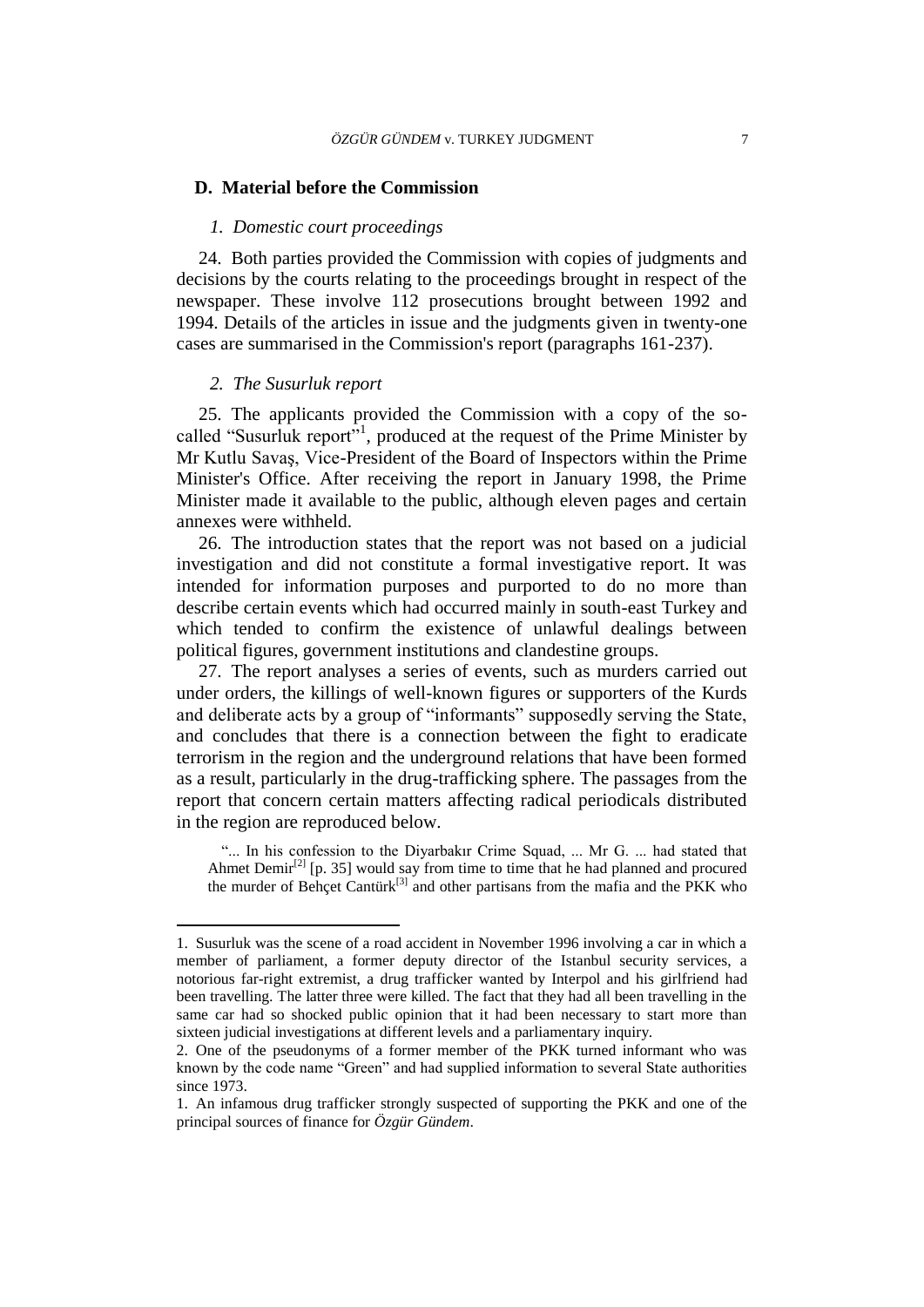had been killed in the same way ... The murder of ... Musa Anter<sup>[1]</sup> had also been planned and carried out by A. Demir [p. 37].

Summary information on the antecedents of Behçet Cantürk, who was of Armenian origin, are set out below [p. 72].

As of 1992 he was one of the financiers of the newspaper *Özgür Gündem*. ... Although it was obvious who Cantürk was and what he did, the State was unable to cope with him. Because legal remedies were inadequate *Özgür Gündem* was blown up with plastic explosives and when Cantürk started to set up a new undertaking, when he was expected to submit to the State, the Turkish Security Organisation decided that he should be killed and that decision was carried out [p. 73].

All the relevant State bodies were aware of these activities and operations. ... When the characteristics of the individuals killed in the operations in question are examined, the difference between those Kurdish supporters who were killed in the region in which a state of emergency had been declared and those who were not lay in the financial strength the latter presented in economic terms. ... The sole disagreement we have with what was done relates to the form of the procedure and its results. It has been established that there was regret at the murder of Musa Anter, even among those who approved of all the incidents. It is said that Musa Anter was not involved in any armed action, that he was more concerned with the philosophy of the matter and that the effect created by his murder exceeded his own real influence and that the decision to murder him was a mistake. (Information about these people is to be found in Appendix  $9^{[2]}$ ). Other journalists have also been murdered [p. 74]<sup>[3]</sup>."

28. The report concludes with numerous recommendations, such as improving coordination and communication between the different branches of the security, police and intelligence departments; identifying and dismissing security-force personnel implicated in illegal activities; limiting the use of "confessors"<sup>4</sup>; reducing the number of village guards; terminating the use of the Special Operations Bureau outside the south-east region and incorporating it into the police outside that area; opening investigations into various incidents; taking steps to suppress gang and drug-smuggling activities; and recommending that the results of the Grand National Assembly Susurluk inquiry be forwarded to the appropriate authorities for the relevant proceedings to be undertaken.

...

...

...

 $\overline{a}$ 

<sup>2.</sup> Mr Anter, a pro-Kurdish political figure, was one of the founding members of the People's Labour Party (HEP), director of the Kurdish Institute in Istanbul, a writer and leader writer for, *inter alia*, the weekly review *Yeni Ülke* and the daily newspaper *Özgür Gündem*. He was killed in Diyarbakır on 30 September 1992. Responsibility for the murder was claimed by an unknown clandestine group named "*Boz-Ok*".

<sup>3.</sup> The appendix is missing from the report.

<sup>4.</sup> The page following this last sentence is also missing from the report.

<sup>4.</sup> Persons who cooperate with the authorities after confessing to having been involved in the PKK.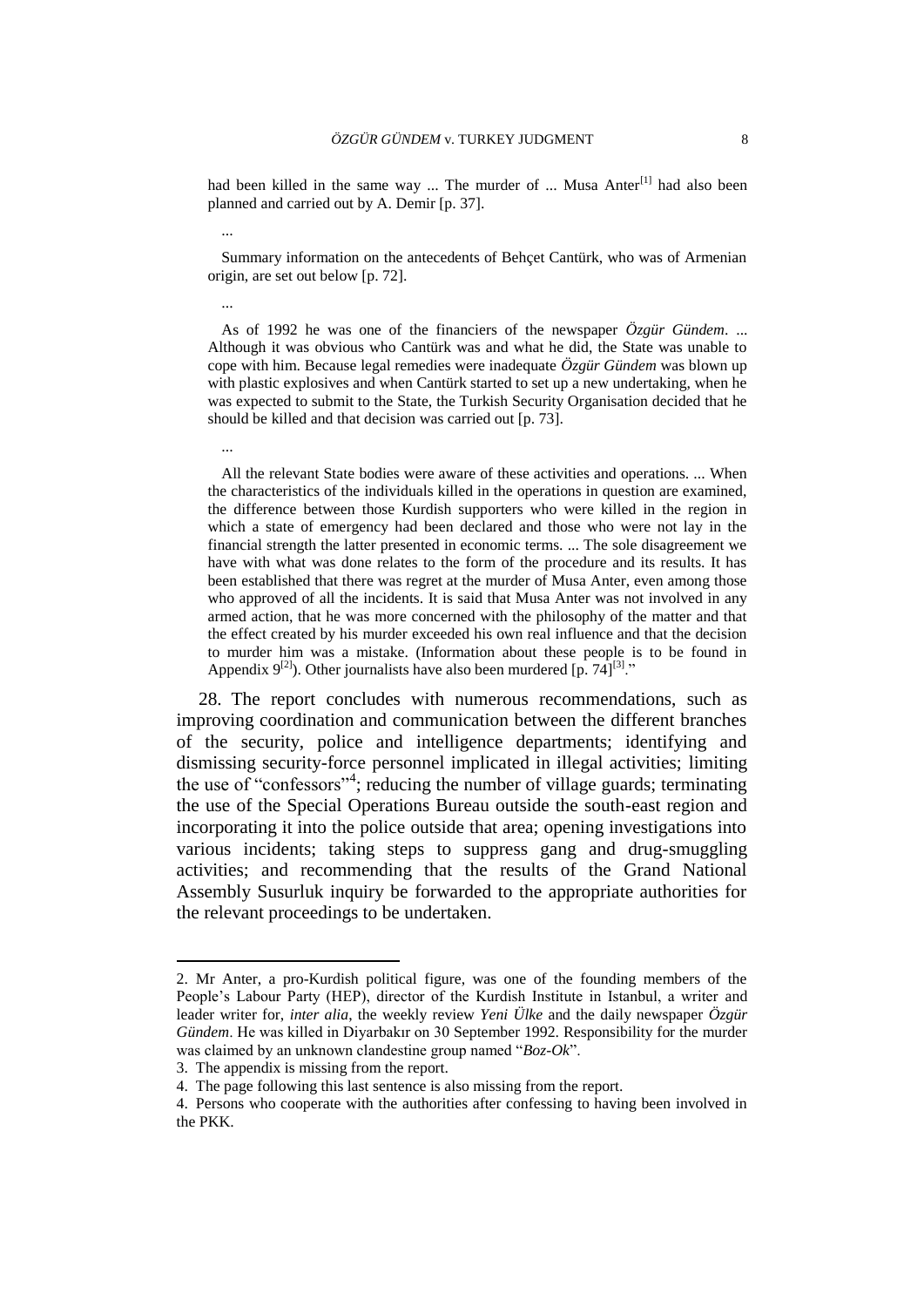#### II. RELEVANT DOMESTIC LAW

#### **A. The Criminal Code**

29. The relevant provisions of the Criminal Code read as follows:

#### **Article 36 § 1**

"In the event of conviction, the court shall order the seizure and confiscation of any object which has been used for the commission or preparation of the crime or offence ..."

#### **Article 79**

"A person who infringes various provisions of this Code by a single act shall be punished under the provision which prescribes the heaviest punishment."

#### **Article 159 § 1**

"Whoever overtly insults or vilifies the Turkish nation, the Republic, the Grand National Assembly, or the moral personality of the Government, the ministries or the military or security forces of the State or the moral personality of the judicial authorities shall be punished by a term of imprisonment of one to six years."

## **Article 311 § 2**

"Where incitement to commit an offence is done by means of mass communication, of whatever type – whether by tape recordings, gramophone records, newspapers, press publications or other published material – by the circulation or distribution of printed papers or by the placing of placards or posters in public places, the terms of imprisonment to which convicted persons are liable shall be doubled ..."

#### **Article 312**

"A person who expressly praises or condones an act punishable by law as an offence or incites the population to break the law shall, on conviction, be liable to between six months' and two years' imprisonment and a heavy fine of from six thousand to thirty thousand Turkish liras.

A person who incites the people to hatred or hostility on the basis of a distinction between social classes, races, religions, denominations or regions, shall, on conviction, be liable to between one and three years' imprisonment and a fine of from nine thousand to thirty-six thousand liras. If this incitement endangers public safety, the sentence shall be increased by one-third to one-half.

The penalties to be imposed on those who have committed the offences defined in the previous paragraph shall be doubled when they have done so by the means listed in Article 311 § 2."

30. The conviction of a person under Article 312 § 2 entails further consequences, particularly with regard to the exercise of certain activities governed by special legislation. For example, persons convicted of an offence under that Article may not found associations (Law no. 2908, section  $4(2)(b)$  or trade unions, nor may they be members of the executive committee of a trade union (Law no. 2929, section 5). They are also forbidden to found or join political parties (Law no. 2820, section 11(5))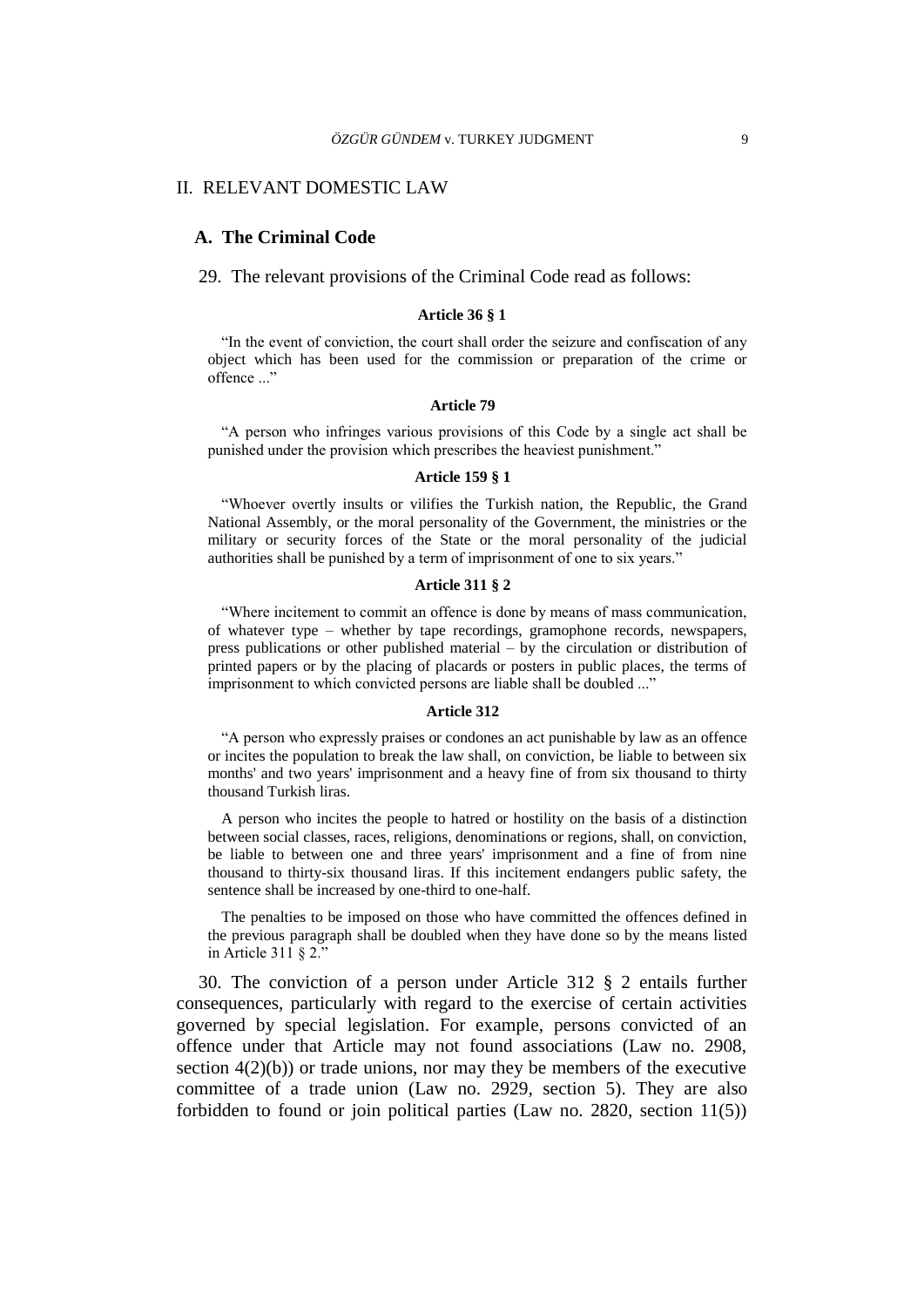and may not stand for election to Parliament (Law no. 2839, section  $11(f\,3)$ ).

#### **B. The Press Act (Law no. 5680 of 15 July 1950)**

31. The relevant provision of the Press Act 1950 reads as follows:

#### **Section 3**

"For the purposes of the present Law, the term 'periodicals' shall mean newspapers, press agency dispatches and any other printed matter published at regular intervals.

'Publication' shall mean the exposure, display, distribution, emission, sale or offer for sale of printed matter on premises to which the public have access where anyone may see it.

An offence shall not be deemed to have been committed through the medium of the press unless publication has taken place, except where the material in itself is unlawful."

## **C. The Prevention of Terrorism Act (Law no. 3713 of 12 April 1991)**

32. This law, promulgated with a view to preventing acts of terrorism, refers to a number of offences defined in the Criminal Code which it describes as "acts of terrorism" or "acts perpetrated for the purposes of terrorism" (sections 3 and 4) and to which it applies. The relevant provisions of the Prevention of Terrorism Act 1991 read as follows:

#### **Section 6**

"It shall be an offence, punishable by a fine of from five million to ten million Turkish liras, to announce, orally or in the form of a publication, that terrorist organisations will commit an offence against a specific person, whether or not that person's ... identity is divulged, provided that it is done in such a manner that he or she may be identified, or to reveal the identity of civil servants who have participated in anti-terrorist operations or to designate any person as a target.

It shall be an offence, punishable by a fine of from five million to ten million Turkish liras, to print or publish declarations or leaflets emanating from terrorist organisations.

...

Where the offences contemplated in the above paragraphs are committed through the medium of periodicals within the meaning of section 3 of the Press Act (Law no. 5680), the publisher shall also be liable to a fine equal to ninety per cent of the income from the average sales for the previous month if the periodical appears more frequently than monthly, or from the sales of the previous issue if the periodical appears monthly or less frequently, *or from the average sales for the previous month of the daily newspaper with the largest circulation if the offence involves printed*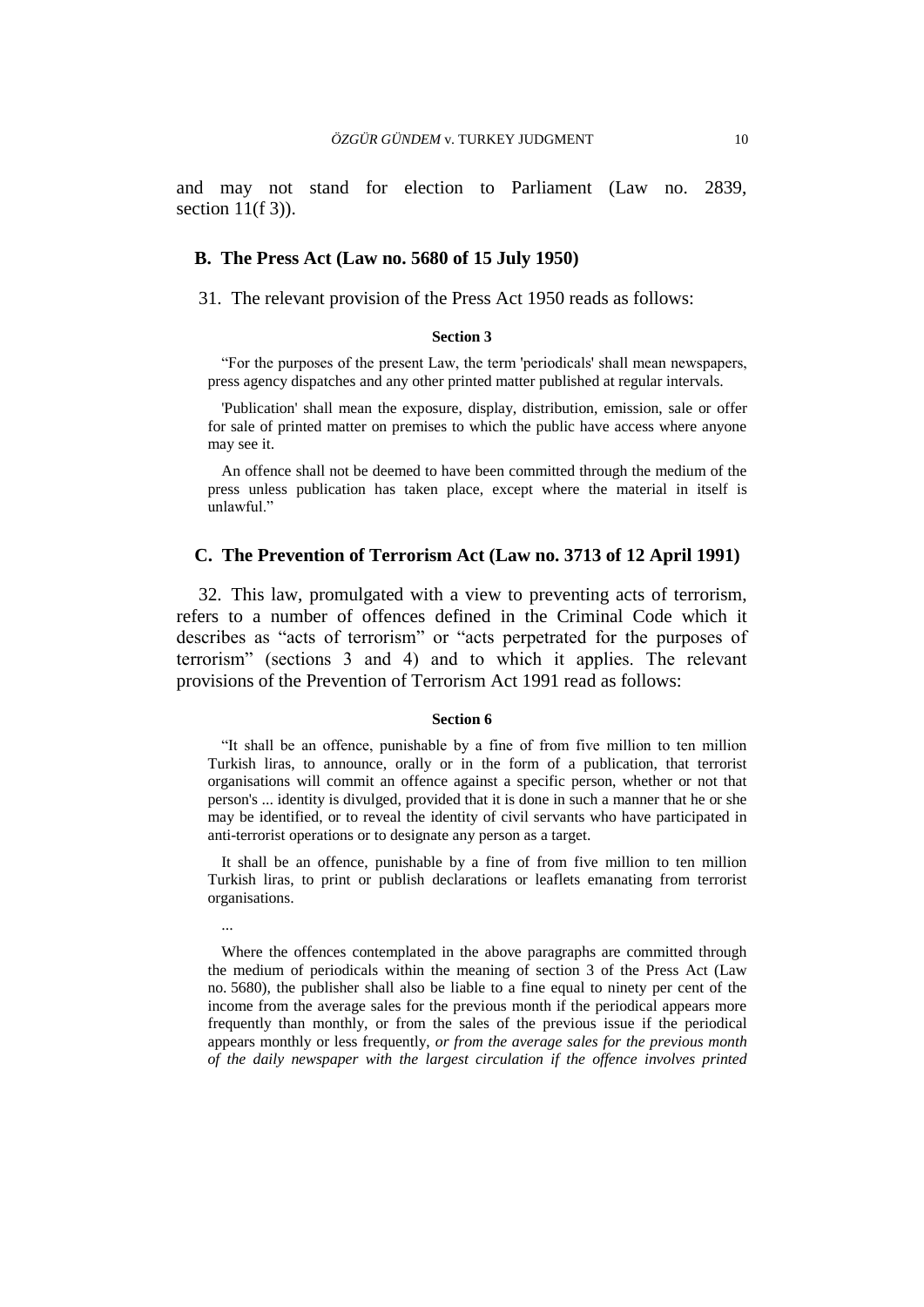matter other than periodicals or if the periodical has just been launched<sup>[1]</sup>. However, the fine may not be less than fifty million Turkish liras. The editor of the periodical shall be ordered to pay a sum equal to half the fine imposed on the publisher."

#### **Section 8**

#### **(before amendment by Law no. 4126 of 27 October 1995)**

"Written and spoken propaganda, meetings, assemblies and demonstrations aimed at undermining the territorial integrity of the Republic of Turkey or the indivisible unity of the nation are prohibited, irrespective of the methods used and the intention. Any person who engages in such an activity shall be sentenced to not less than two and not more than five years' imprisonment and a fine of from fifty million to one hundred million Turkish liras.

Where the crime of propaganda contemplated in the above paragraph is committed through the medium of periodicals within the meaning of section 3 of the Press Act (Law no. 5680), the publisher shall also be liable to a fine equal to ninety per cent of the income from the average sales for the previous month if the periodical appears more frequently than monthly, *or from the average sales for the previous month of the daily newspaper with the largest circulation if the offence involves printed matter* other than periodicals or if the periodical has just been launched<sup>[2]</sup>. However the fine may not be less than one hundred million Turkish liras. The editor of the periodical concerned shall be ordered to pay a sum equal to half the fine imposed on the publisher and sentenced to not less than six months' and not more than two years' imprisonment."

#### **Section 8**

#### **(as amended by Law no. 4126 of 27 October 1995)**

"Written and spoken propaganda, meetings, assemblies and demonstrations aimed at undermining the territorial integrity of the Republic of Turkey or the indivisible unity of the nation are prohibited. Any person who engages in such an activity shall be sentenced to not less than one and not more than three years' imprisonment and a fine of from one hundred million to three hundred million Turkish liras. The penalty imposed on a reoffender may not be commuted to a fine.

Where the crime of propaganda contemplated in the first paragraph is committed through the medium of periodicals within the meaning of section 3 of the Press Act (Law no. 5680), the publisher shall also be liable to a fine equal to ninety per cent of the income from the average sales for the previous month if the periodical appears more frequently than monthly. However, the fine may not be less than one hundred million Turkish liras. The editor of the periodical concerned shall be ordered to pay a sum equal to half the fine imposed on the publisher and sentenced to not less than six months' and not more than two years' imprisonment.

Where the crime of propaganda contemplated in the first paragraph is committed through the medium of printed matter or by means of mass communication other than periodicals within the meaning of the second paragraph, those responsible and the owners of the means of mass communication shall be sentenced to not less than six

 $\overline{a}$ 

<sup>1-2.</sup> The phrase in italics was deleted by a judgment of the Constitutional Court on 31 March 1992 and ceased to be in force on 27 July 1993.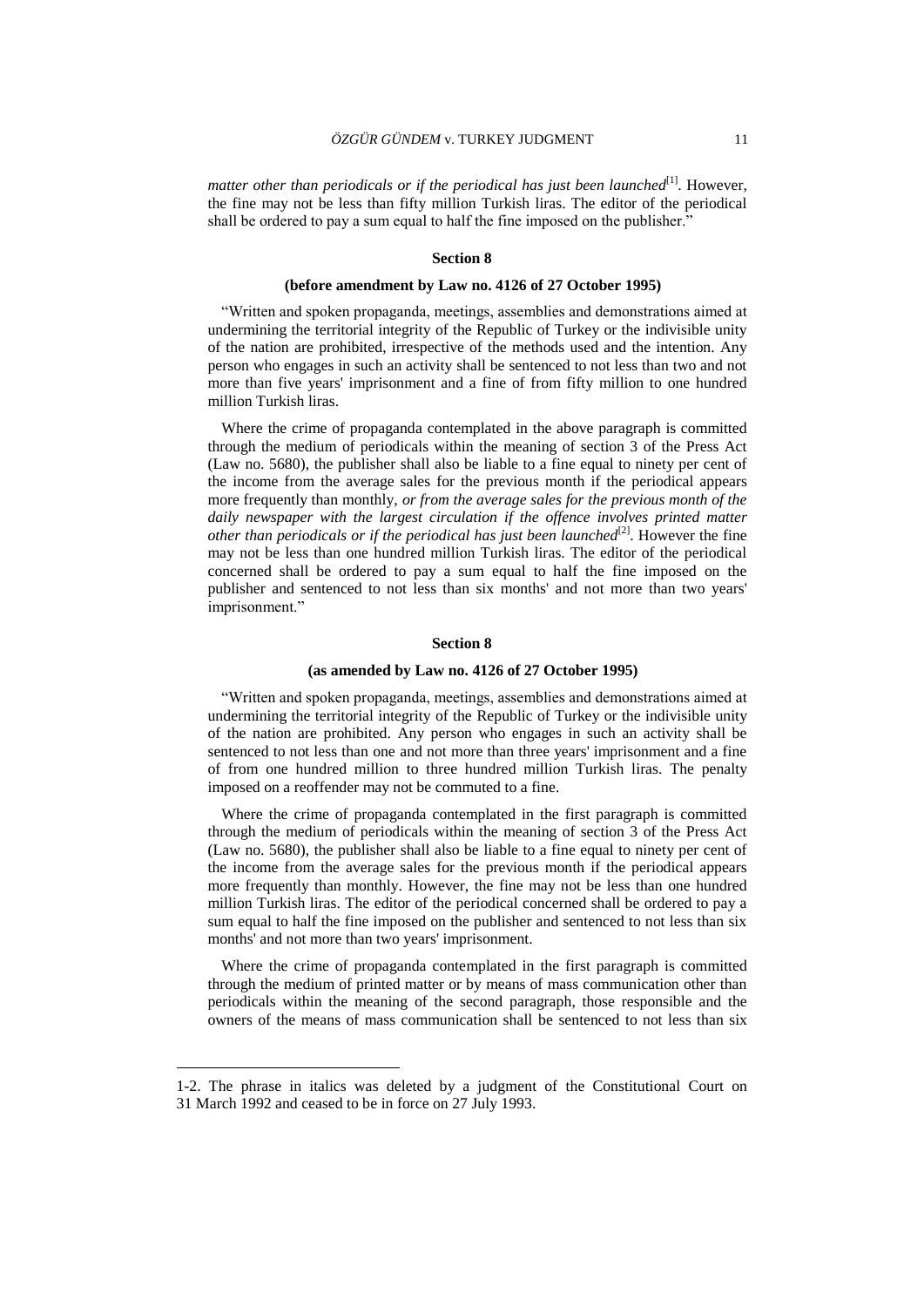months' and not more than two years' imprisonment and a fine of from one hundred million to three hundred million Turkish liras ...

..."

## **D. Law no. 4126 of 27 October 1995 amending sections 8 and 13 of Law no. 3713**

33. The following amendments were made to the Prevention of Terrorism Act 1991 after the enactment of Law no. 4126 of 27 October 1995:

#### **Transitional provision relating to section 2**

"In the month following the entry into force of the present Law, the court which has given judgment shall re-examine the case of a person convicted pursuant to section 8 of the Prevention of Terrorism Act (Law no. 3713) and, in accordance with the amendment ... to section 8 of Law no. 3713, shall reconsider the term of imprisonment imposed on that person and decide whether he should be allowed the benefit of sections  $4^{[1]}$  and  $6^{[2]}$  of Law no. 647 of 13 July 1965."

## THE LAW

## I. STANDING OF GURBETELLI ERSÖZ

34. The Court recalls that this application was lodged by four applicants, the first of which was Gurbetelli Ersöz, formerly the editor of *Özgür Gündem*. In its report of 29 October 1998, the Commission decided not to pursue its examination of the case in so far as it concerned Gurbetelli Ersöz as she had died in autumn 1997 and no information had been received that any heir or close relative wished to pursue her complaints.

35. The parties have made no submissions on this aspect of the case.

36. The Court considers, in accordance with Article 37 § 1 (c) of the Convention, that it is no longer justified to continue the examination of the application in so far as it concerns Gurbetelli Ersöz. Accordingly, this part of the case shall be struck out of the list.

## II. ALLEGED VIOLATION OF ARTICLE 10 OF THE CONVENTION

37. The applicants complained that the newspaper *Özgür Gündem* was forced to cease publication due to the campaign of attacks on journalists and

 $\overline{a}$ 

<sup>1.</sup> This provision concerns substitute penalties and measures which may be ordered in connection with offences attracting a prison sentence.

<sup>2.</sup> This provision concerns reprieves.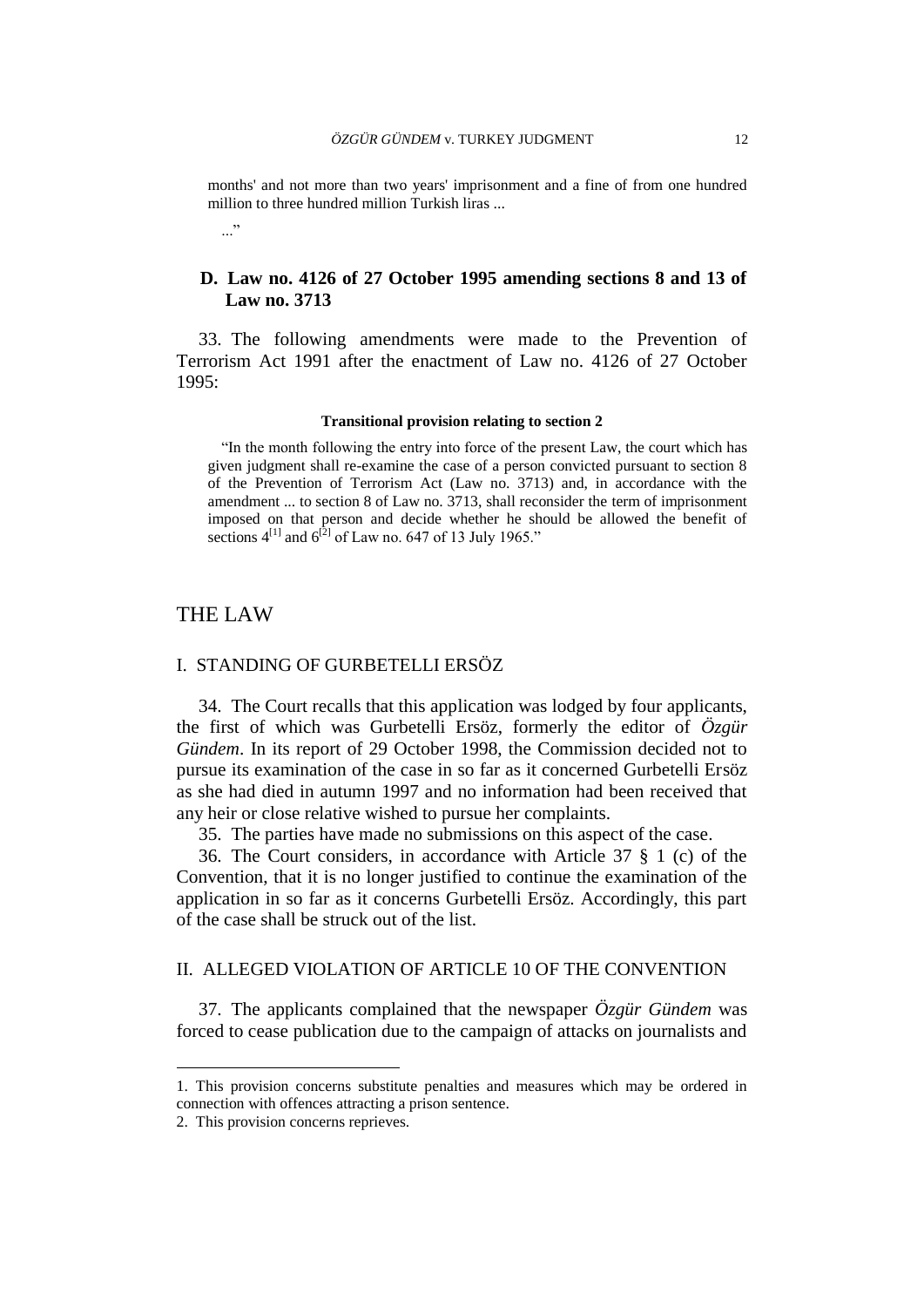others associated with the newspaper and due to the legal steps taken against the newspaper and its staff, invoking Article 10 of the Convention which provides:

"1. Everyone has the right to freedom of expression. This right shall include freedom to hold opinions and to receive and impart information and ideas without interference by public authority and regardless of frontiers. This Article shall not prevent States from requiring the licensing of broadcasting, television or cinema enterprises.

2. The exercise of these freedoms, since it carries with it duties and responsibilities, may be subject to such formalities, conditions, restrictions or penalties as are prescribed by law and are necessary in a democratic society, in the interests of national security, territorial integrity or public safety, for the prevention of disorder or crime, for the protection of health or morals, for the protection of the reputation or rights of others, for preventing the disclosure of information received in confidence, or for maintaining the authority and impartiality of the judiciary."

## **A. Concerning the alleged attacks on the newspaper and persons associated with it**

38. The applicants claimed that the Turkish authorities had, directly or indirectly, sought to hinder, prevent and render impossible the production of *Özgür Gündem* by the encouragement of or acquiescence in unlawful killings and forced disappearances, by harassment and intimidation of journalists and distributors, and by failure to provide any or any adequate protection for journalists and distributors when their lives were clearly in danger and despite requests for such protection.

The applicants relied on the findings in the Commission's report that there was a disturbing pattern of attacks on persons concerned with *Özgür Gündem* and that the authorities, through their failure to take measures of protection and to conduct adequate investigations in relation to the apparent pattern of attacks on *Özgür Gündem* and persons connected with it, did not comply with their positive obligation to secure to the applicants their right to freedom of expression guaranteed under Article 10 of the Convention.

39. The Government emphasised that *Özgür Gündem* was the instrument of the terrorist organisation PKK and espoused the aim of that organisation to destroy the territorial integrity of Turkey by violent means. They disputed that any reliance could be placed on previous judgments of the Court or on the Susurluk report in deducing that there was any official complicity in any alleged attacks. In particular, the Susurluk report was not a judicial document and had no probative value.

The Government submitted that the Commission based its findings on general presumptions unsupported by any evidence and that the applicants had not substantiated their claims of a failure to protect the lives and physical integrity of persons attached to *Özgür Gündem*. Nor had they substantiated that the persons attacked were related to the newspaper. They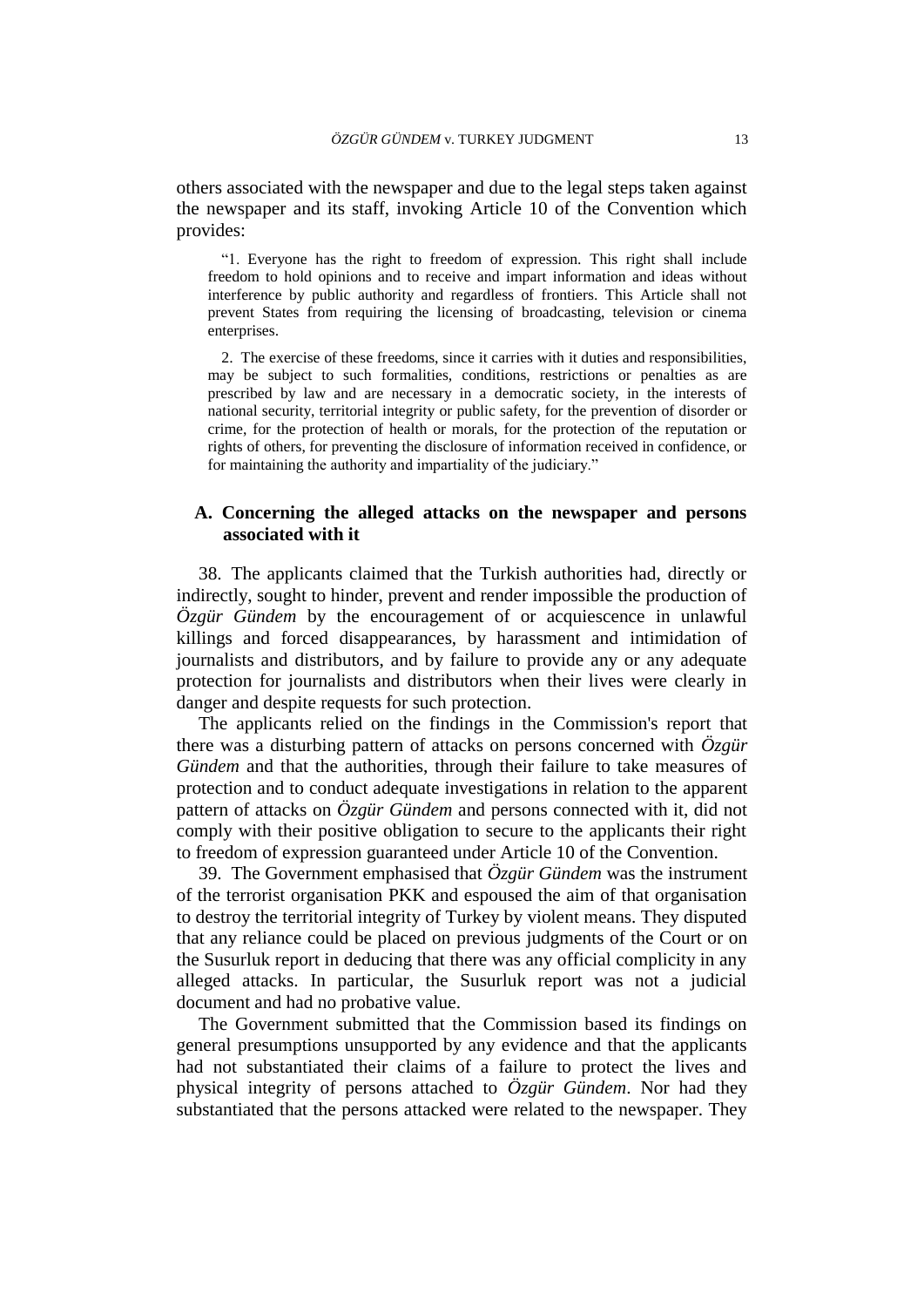disputed that any positive obligation extends to the protection and promotion of the propaganda instrument of a terrorist organisation but asserted that, in any event, necessary measures were taken in response to individual complaints, investigations being carried out by public prosecutors as required.

40. The Court observes that the Government have disputed the Commission's findings concerning the pattern of attacks in general terms without specifying which are, or in what way they are, inaccurate. It notes that the Government deny specifically that any weight can be given to the Susurluk report and its description of acquiescence and connivance by State authorities in unlawful activities, some of which targeted *Özgür Gündem* and journalists, of whom Musa Anter is specifically named.

In its judgment in the Yaşa case (Yaşa v. Turkey judgment of 2 September 1998, *Reports* 1998-VI, pp. 2437-38, §§ 95-96), in which it was alleged that the security forces had connived in an attack on Eşref Yaşa and his uncle who were both involved in the sale and distribution of *Özgür Gündem* in Diyarbakır, the Court found that the Susurluk report did not provide a basis for enabling the perpetrators of the attack on Eşref Yaşa and his uncle to be identified. It did find that the report gave rise to serious concerns and that it was not disputed in the Yaşa case that there had been a number of serious attacks on journalists, newspaper kiosks and distributors of *Özgür Gündem*. Furthermore, while the Susurluk report indeed may not be relied on for establishing to the required standard of proof that State officials were implicated in any particular incident, the Court considers that the report, which was drawn up at the request of the Prime Minister and which he decided should be made public, must be regarded as a serious attempt to provide information on and analyse problems associated with the fight against terrorism from a general perspective and to recommend preventive and investigative measures. On that basis, the report can be relied on as providing factual substantiation of the fears expressed by the applicants from 1992 onwards that the newspaper and persons associated with it were at risk from unlawful violence.

41. Having regard to the parties' submissions and the findings of the Commission in its report, the Court is satisfied that from 1992 to 1994 there were numerous incidents of violence, including killings, assaults and arson attacks, involving the newspaper and journalists, distributors and other persons associated with it. The concerns of the newspaper and its fears that it was the victim of a concerted campaign tolerated, if not approved, by State officials, were brought to the attention of the authorities (see paragraphs 14-15 above). It does not appear, however, that any measures were taken to investigate this allegation. Nor did the authorities respond by any protective measures, save in two instances (see paragraph 16 above).

42. The Court has long held that, although the essential object of many provisions of the Convention is to protect the individual against arbitrary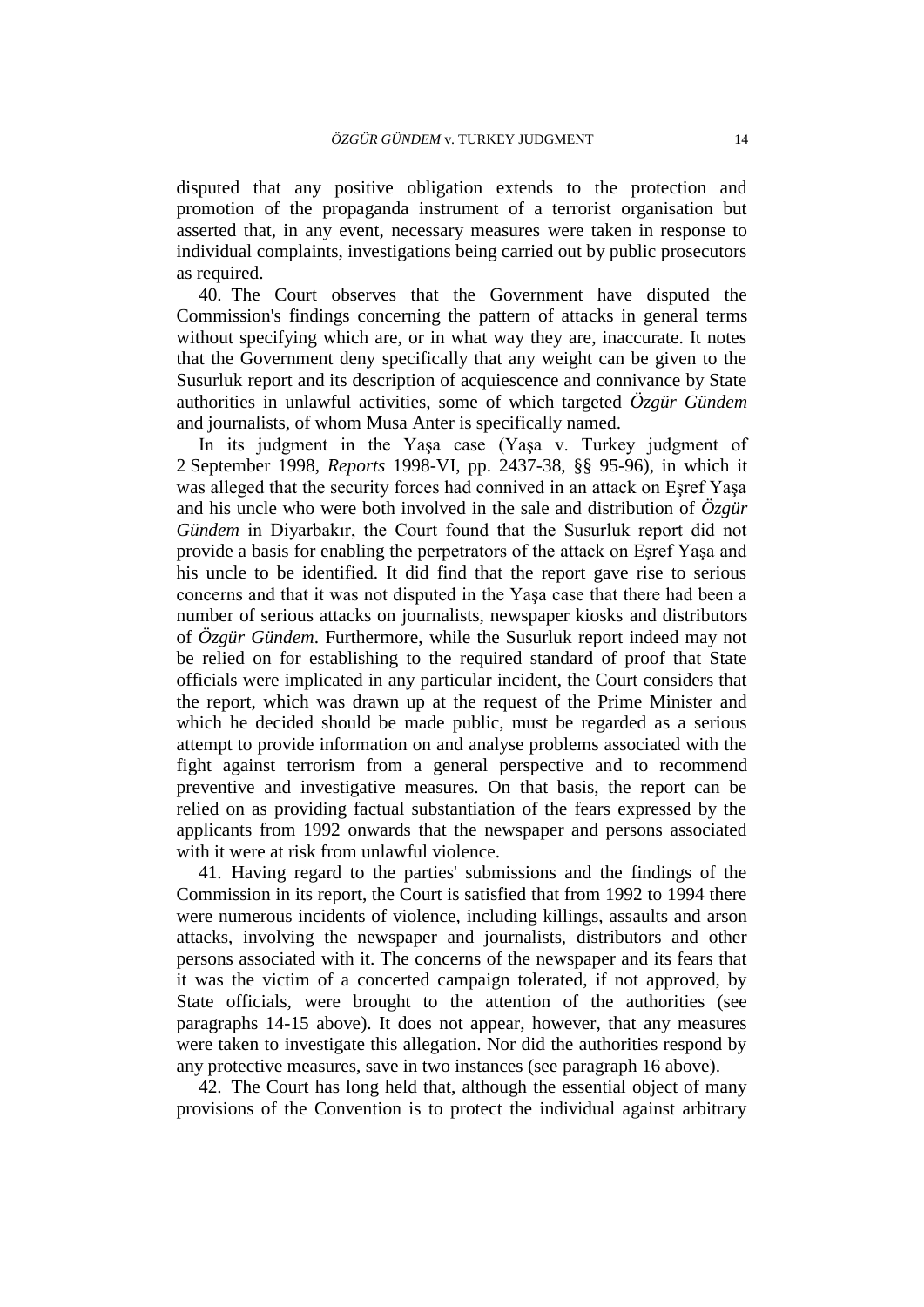interference by public authorities, there may in addition be positive obligations inherent in an effective respect of the rights concerned. It has found that such obligations may arise under Article 8 (see, amongst others, the Gaskin v. the United Kingdom judgment of 7 July 1989, Series A no. 160, pp. 17-20, §§ 42-49) and Article 11 (see the Plattform "Ärzte für das Leben" v. Austria judgment of 21 June 1988, Series A no. 139, p. 12, § 32). Obligations to take steps to undertake effective investigations have also been found to accrue in the context of Article 2 (see, for example, the McCann and Others v. the United Kingdom judgment of 27 September 1995, Series A no. 324, p. 49, § 161) and Article 3 (see the Assenov and Others v. Bulgaria judgment of 28 October 1998, *Reports* 1998-VIII, p. 3290, § 102), while a positive obligation to take steps to protect life may also exist under Article 2 (see the Osman v. the United Kingdom judgment of 28 October 1998, *Reports* 1998-VIII, pp. 3159-61, §§ 115-17).

43. The Court recalls the key importance of freedom of expression as one of the preconditions for a functioning democracy. Genuine, effective exercise of this freedom does not depend merely on the State's duty not to interfere, but may require positive measures of protection, even in the sphere of relations between individuals (see *mutatis mutandis*, the X and Y v. the Netherlands judgment of 26 March 1985, Series A no. 91, p. 11, § 23). In determining whether or not a positive obligation exists, regard must be had to the fair balance that has to be struck between the general interest of the community and the interests of the individual, the search for which is inherent throughout the Convention. The scope of this obligation will inevitably vary, having regard to the diversity of situations obtaining in Contracting States, the difficulties involved in policing modern societies and the choices which must be made in terms of priorities and resources. Nor must such an obligation be interpreted in such a way as to impose an impossible or disproportionate burden on the authorities (see, among other authorities, the Rees v. the United Kingdom judgment of 17 October 1986, Series A no. 106, p. 15, § 37, and the Osman v. the United Kingdom judgment cited above, pp. 3159-60, § 116).

44. In the present case, the authorities were aware that  $\ddot{O}$ *zgür Gündem*, and persons associated with it, had been subject to a series of violent acts and that the applicants feared that they were being targeted deliberately in efforts to prevent the publication and distribution of the newspaper. However, the vast majority of the petitions and requests for protection submitted by the newspaper or its staff remained unanswered. The Government have only been able to identify one protective measure concerning the distribution of the newspaper which was taken while the newspaper was still in existence. The steps taken after the bomb attack at the Istanbul office in December 1994 concerned the newspaper's successor. The Court finds, having regard to the seriousness of the attacks and their widespread nature, that the Government cannot rely on the investigations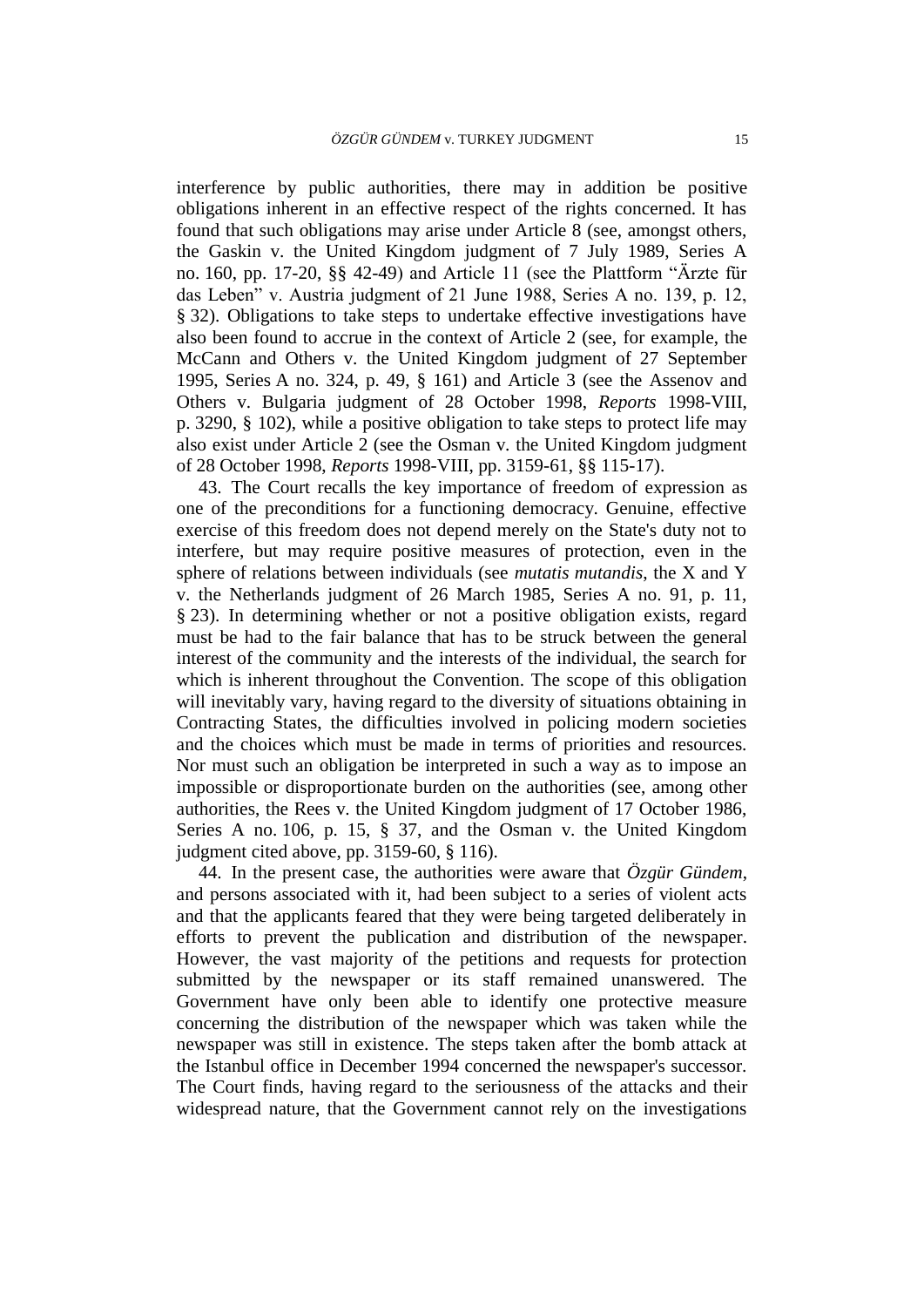ordered by individual public prosecutors into specific incidents. It is not convinced by the Government's contention that these investigations provided adequate or effective responses to the applicants' allegations that the attacks were part of a concerted campaign which was supported, or tolerated, by the authorities.

45. The Court has noted the Government's submissions concerning its strongly held conviction that *Özgür Gündem* and its staff supported the PKK and acted as its propaganda tool. This does not, even if true, provide a justification for failing to take steps effectively to investigate and, where necessary, provide protection against unlawful acts involving violence.

46. The Court concludes that the Government have failed, in the circumstances, to comply with their positive obligation to protect *Özgür Gündem* in the exercise of its freedom of expression.

## **B. Concerning the police operation at the** *Özgür Gündem* **premises in Istanbul on 10 December 1993**

47. The applicants relied on the findings in the Commission's report that the search-and-arrest operation conducted on the premises of *Özgür Gündem* in Istanbul, during which all the employees were detained and the archives, library and administrative documents seized, disclosed an interference with the newspaper's freedom of expression for which there was no convincing justification. In their submissions to the Commission, they stated that there were innocent explanations for the allegedly incriminating material found on the premises (see paragraph 36 (i) of the Commission's report).

48. The Government pointed to the materials seized during the search, including injection kits, gas masks, an ERNK receipt and the identity card of a dead soldier, which, they submitted, were indisputable proof of the links between the newspaper and the PKK. They referred to the conviction on 12 December 1996 of the editor Gurbetelli Ersöz and manager Ali Rıza Halis for aiding the PKK. They also asserted that, of the 107 persons apprehended at the Istanbul office, 40 could claim no connection with the newspaper, which gave additional grounds for suspicions of complicity with the terrorist organisation.

49. The Court finds that the operation, which resulted in newspaper production being disrupted for two days, constituted a serious interference with the applicants' freedom of expression. It accepts that the operation was conducted according to a procedure "prescribed by law" for the purpose of preventing crime and disorder within the meaning of the second paragraph of Article 10. It does not, however, find that a measure of such dimension was proportionate to this aim. No justification has been provided for the seizure of the newspaper's archives, documentation and library. Nor has the Court received an explanation for the fact that every person found on the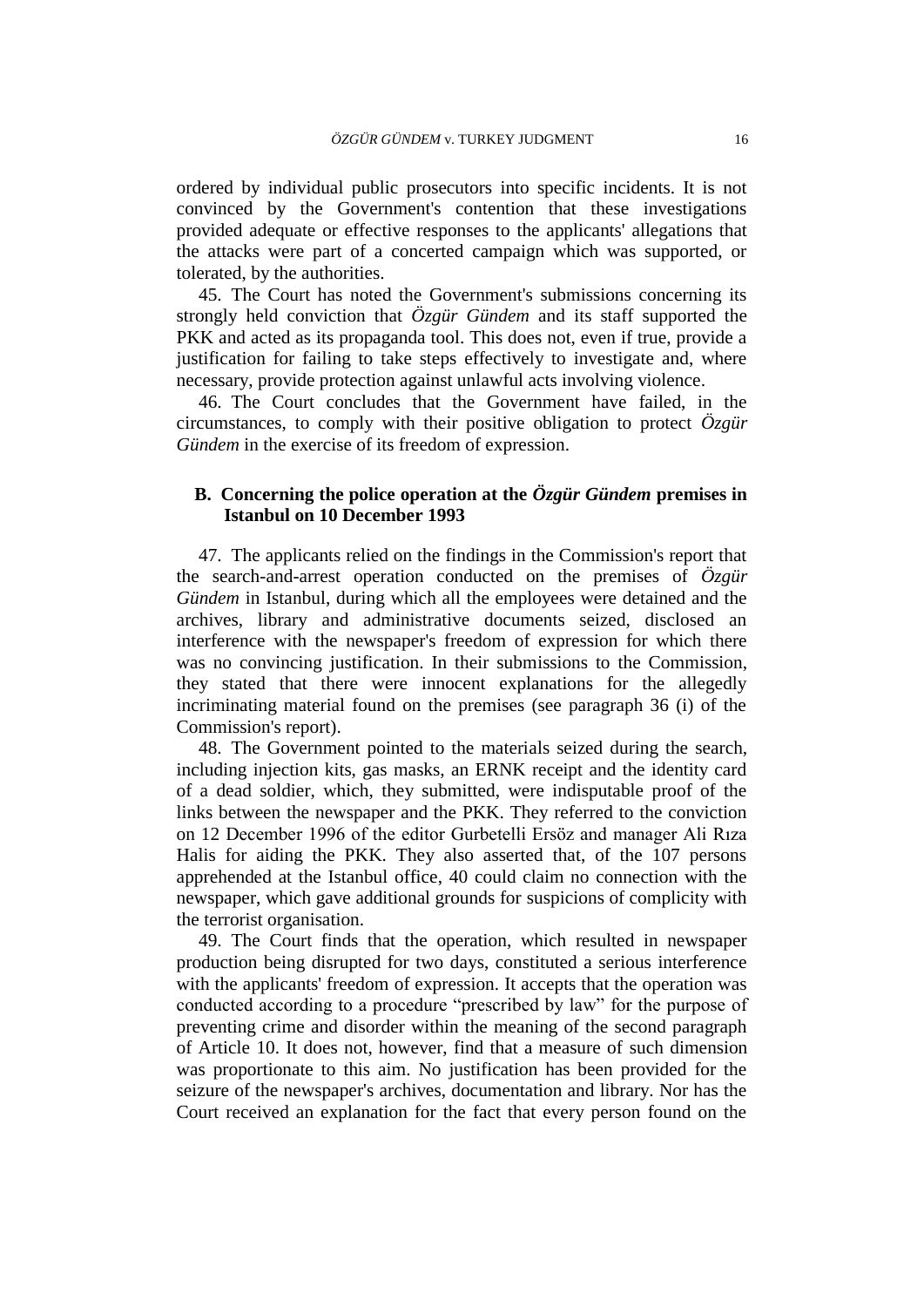newspaper's premises had been taken into custody, including the cook, cleaner and heating engineer. The presence of forty persons who were not employed by the newspaper is not, in itself, evidence of any sinister purpose or of the commission of any offence.

50. As stated in the Commission's report, the necessity for any restriction in the exercise of freedom of expression must be convincingly established (see, among other authorities, the Otto-Preminger-Institut v. Austria judgment of 20 September 1994, Series A no. 295-A, p. 19, § 50). The Court concludes that the search operation, as conducted by the authorities, has not been shown to be necessary, in a democratic society, for the implementation of any legitimate aim.

## **C. Concerning the legal measures taken in respect of issues of the newspaper**

#### *1. The applicants*

51. The applicants claimed that the Government had also sought to hinder, prevent and render impossible the production and distribution of *Özgür Gündem* by means of unjustified legal proceedings. They adopted the findings in the Commission's report that many of the prosecutions brought against the newspaper in respect of the contents of articles and news reports were unjustified and disproportionate in their effects. They submitted that the Commission had analysed thoroughly a representative sample of prosecutions in the light of the principles established by the Court and had found that most of the impugned articles contained no incitement to violence or comments likely to exacerbate the situation which could have justified the measures imposed.

## *2. The Government*

52. The Government submitted that the Commission was selective in the manner in which it examined domestic court decisions concerning the *Özgür Gündem* publications. It was furthermore simplistic, in their view, to consider that only words directly and expressly inciting to violence might justifiably be prohibited, an approach which the Commission had taken in examining the articles. Implied, covert and veiled messages could equally have a negative impact. The Government argued that the correct test was to examine the actual danger caused by the publication. They also contended that the intention of the newspaper, namely, that of acting as a tool of propaganda for the PKK and of supporting its aim of endangering the territorial integrity of Turkey, was crucial in this assessment. It is for the domestic authorities who are in contact with the vital forces of their countries to determine whether safety or security is threatened and the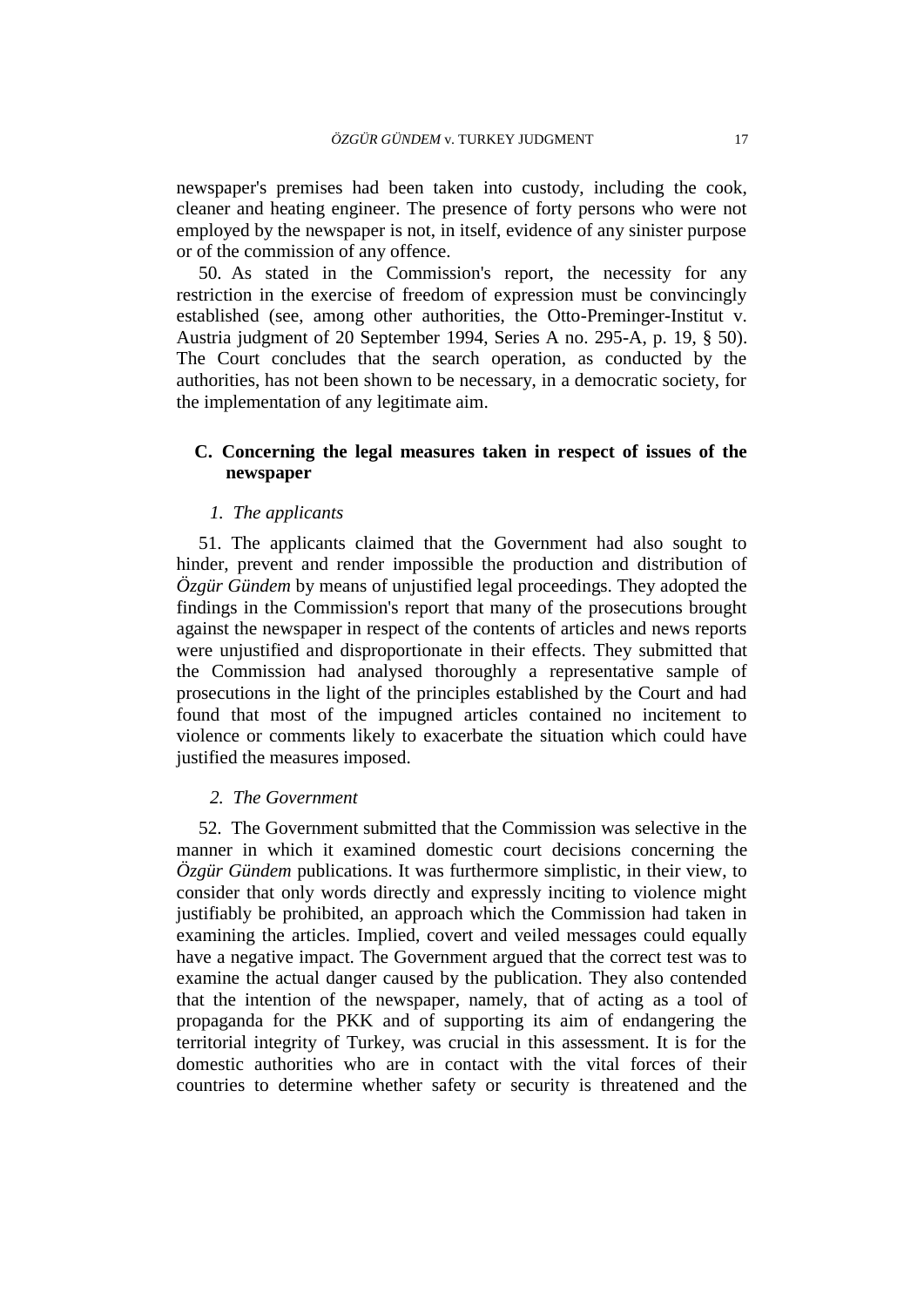Contracting State must enjoy a wide margin of appreciation in any supervision carried out by Strasbourg.

#### *3. The Commission*

53. In its report, the Commission examined twenty-one court decisions concerning prosecutions in respect of thirty-two articles and news reports. These prosecutions related to various offences: insulting the State and the military authorities (Article 159 of the Criminal Code), provoking racial and regional hostility (Article 312 of the Criminal Code), reporting statements of the PKK (section 6 of the Prevention of Terrorism Act 1991), identifying officials appointed to fight terrorism (section 6 of the 1991 Act), and publishing separatist propaganda (section 8 of the 1991 Act). The prosecutions resulted in convictions involving prison terms, fines and closure of the newspaper. The Commission found that the criminal convictions and the imposition of sentences could be justified only in respect of three issues. Its summaries of the articles and court decisions are contained in its report (paragraphs 160-237).

## *4. The Court's assessment*

54. The Court, firstly, sees no reason for criticising the approach adopted by the Commission which consisted in selecting domestic decisions for examination. The Commission reviewed the material and information provided by the parties, including the convictions and acquittals involved. Given the number of prosecutions and decisions, a detailed analysis of all cases would have been impracticable. The Commission identified decisions reflecting the different criminal offences at stake in the domestic cases. The articles examined varied in subject matter and form and included news reports on different subjects, interviews, a book review and a cartoon. The Government have not provided any reason for holding that this selection was biased, unrepresentative or otherwise gave a distorted picture; nor did they identify any court decisions or articles which should have been examined instead.

55. The Court therefore accepts the approach taken by the Commission and will examine whether, in the cases which the latter included in its report, the measures imposed disclose any violation of Article 10 of the Convention.

56. It finds first that, prima facie, these measures constituted an interference with the freedom of expression within the meaning of the first paragraph of Article 10 and fall to be justified in terms of the second paragraph. While the applicants submit, in their memorial, that the provisions of the Prevention of Terrorism Act 1991 (see paragraphs 32-33 above) are so vague and potentially all-inclusive as to violate the letter and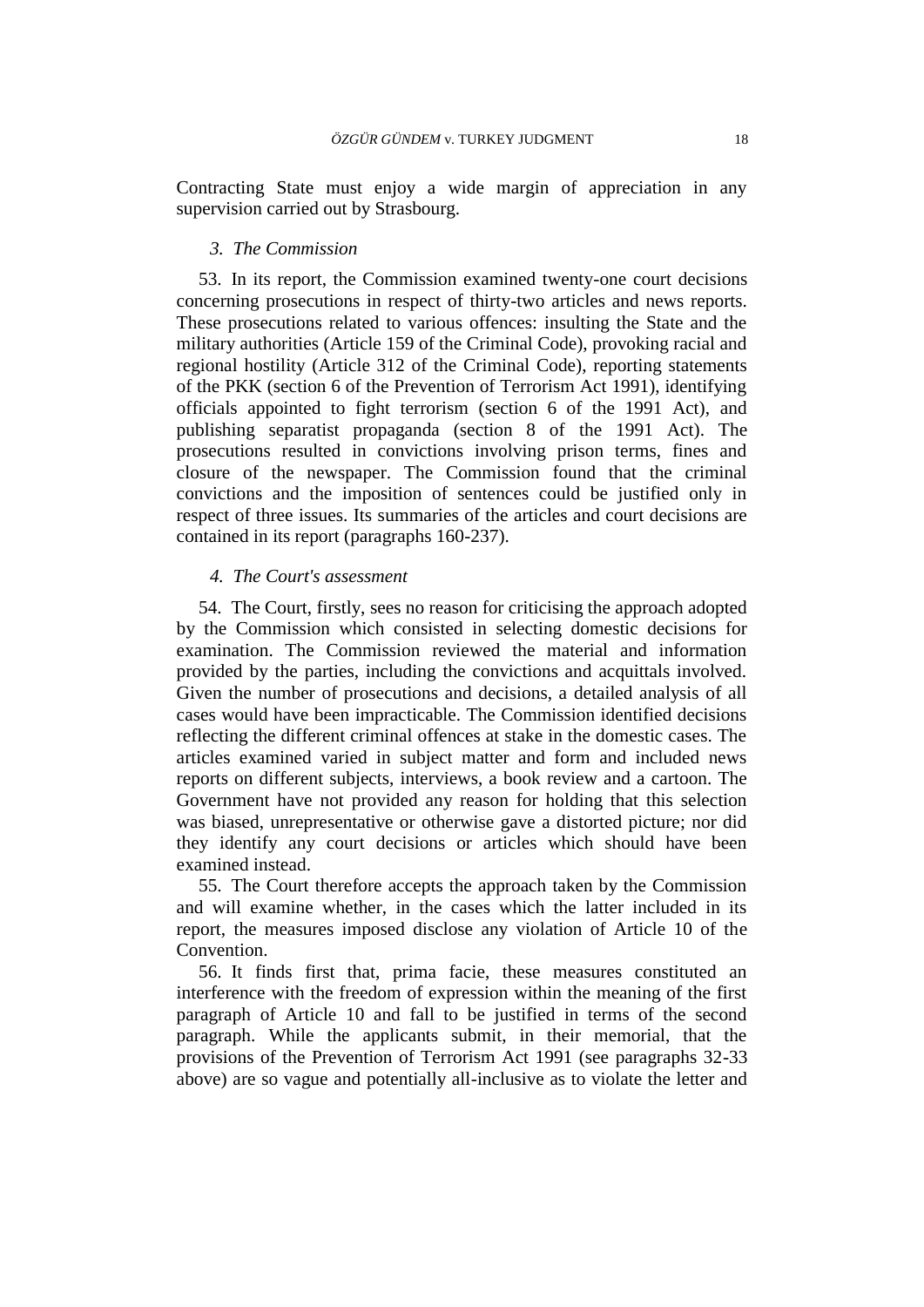spirit of Article 10, they have not provided any precise argument as to why the measures in question should not be considered as "prescribed by law".

The Court recalls that it has already considered this point in previous judgments (see, for example, *Sürek v. Turkey (no. 1)* [GC], no. 26682/95, §§ 45-46, ECHR 1999-IV and twelve other freedom of expression cases concerning Turkey) and found that measures imposed pursuant to the 1991 Act could be regarded as "prescribed by law". The applicants have provided no basis on which to alter this conclusion. As in those other judgments, the Court therefore finds that the measures taken can be said to have pursued the legitimate aims of protecting national security and territorial integrity and of preventing crime and disorder (see, for example*, Sürek (no. 1)* cited above, § 52).

57. The Court shall now examine whether these measures were "necessary in a democratic society" for achieving such aims in the light of the principles established in its case-law (see, among recent authorities, the Zana v. Turkey judgment of 25 November 1997, *Reports* 1997-VII, pp. 2547-48, § 51, and *Sürek (no. 1)* cited above, § 58). These may be summarised as follows:

(i) Freedom of expression constitutes one of the essential foundations of a democratic society and one of the basic conditions for its progress and for each individual's self-fulfilment. Subject to paragraph 2 of Article 10, it extends not only to "information" or "ideas" that are favourably received or regarded as inoffensive or as a matter of indifference, but also to those that offend, shock or disturb. Such are the demands of that pluralism, tolerance and broadmindedness without which there is no "democratic society". As set forth in Article 10, this freedom is subject to exceptions which must, however, be construed strictly, and the need for any restrictions must be established convincingly.

(ii) The adjective "necessary", within the meaning of Article 10  $\S$  2, implies the existence of a "pressing social need". The Contracting States have a certain margin of appreciation in assessing whether such a need exists, but that margin goes hand in hand with European supervision, embracing both the legislation and the decisions applying it, even those given by an independent court. The Court is therefore empowered to give the final ruling on whether a "restriction" is reconcilable with the freedom of expression protected by Article 10.

(iii) In exercising its supervisory jurisdiction, the Court must look at the interference in the light of the case as a whole, including the content of the impugned statements and the context in which they were made. In particular, it must determine whether the interference was "proportionate to the legitimate aims pursued" and whether the reasons adduced by the national authorities to justify it are "relevant and sufficient". In doing so, the Court has to satisfy itself that the national authorities applied standards which were in conformity with the principles embodied in Article 10 and,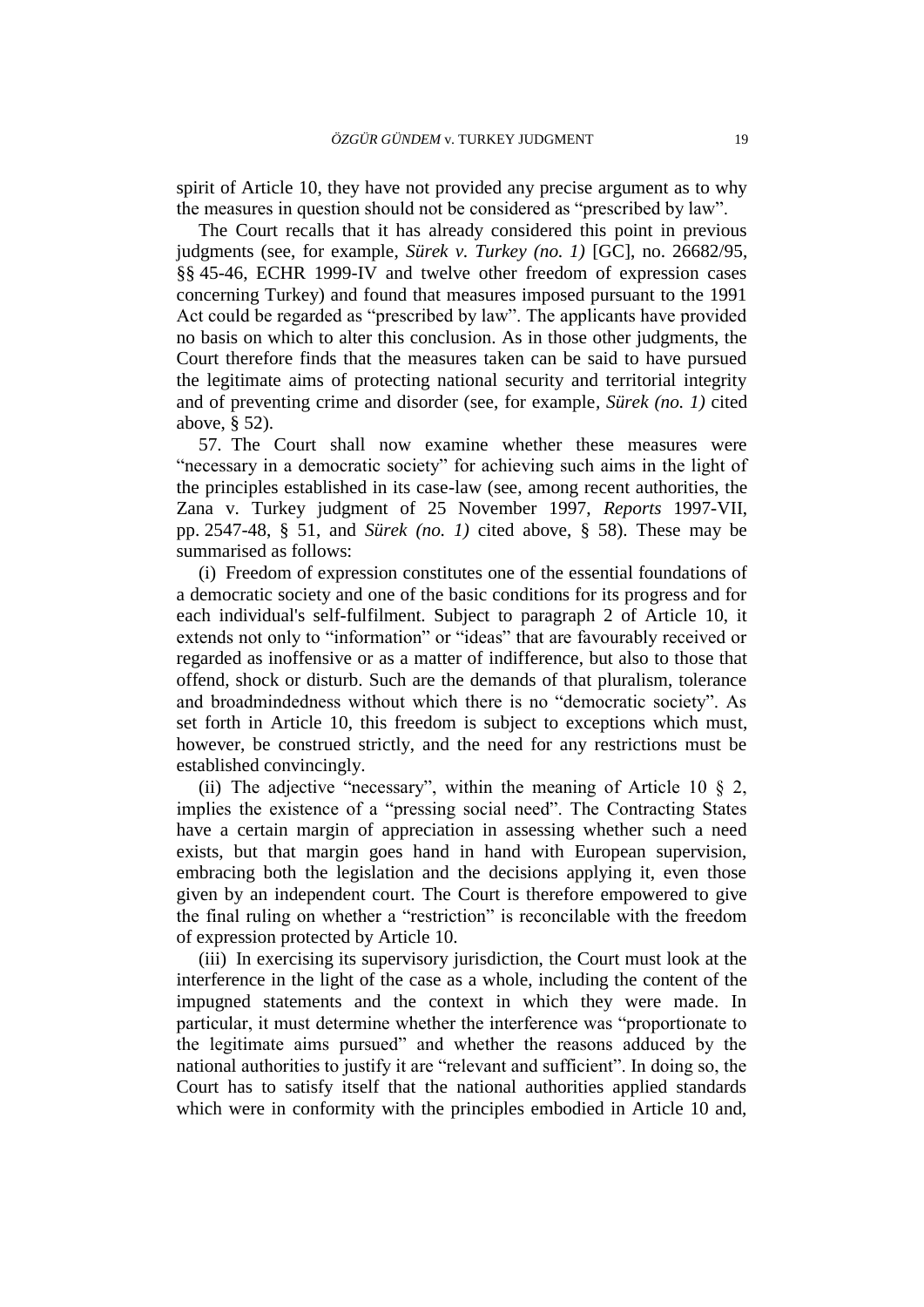moreover, that they based themselves on an acceptable assessment of the relevant facts.

58. As these cases also concern measures against newspaper publications, they must equally be seen in the light of the essential role played by the press for ensuring the proper functioning of democracy (see, among many other authorities, the Lingens v. Austria judgment of 8 July 1986, Series A no. 103, p. 26, § 41, and *Fressoz and Roire v. France* [GC], no. 29183/95, § 45, ECHR 1999-I). While the press must not overstep the bounds set, *inter alia*, for the protection of the vital interests of the State, such as the protection of national security or territorial integrity against the threat of violence or the prevention of disorder or crime, it is nevertheless incumbent on the press to convey information and ideas on political issues, even divisive ones. Not only has the press the task of imparting such information and ideas; the public has a right to receive them. Freedom of the press affords the public one of the best means of discovering and forming an opinion of the ideas and attitudes of political leaders (see the Lingens judgment cited above, p. 26, §§ 41-42).

#### **(a) Prosecutions concerning the offence of insulting the State and the military authorities (Article 159 of the Criminal Code)**

59. The Commission examined in this context three articles concerning the alleged destruction of houses in Lice by the security forces, which led to the imposition of a prison sentence of ten months and a fifteen-day closure order, and a cartoon depicting the Turkish Republic as a figure labelled "*kahpe*"<sup>1</sup>, which entailed the imposition of a fine, a ten-month prison term and a fifteen-day closure order (see paragraphs 161-66 of the Commission's report).

60. The Court reiterates that the dominant position enjoyed by the State authorities makes it necessary for them to display restraint in resorting to criminal proceedings. The authorities of a democratic State must tolerate criticism, even if it may be regarded as provocative or insulting. The Court notes, in respect of the articles concerning the destruction in Lice, that allegations of security-force involvement were circulating widely and indeed are the subject of proceedings in Strasbourg (see, for example, the case of Ayder and Others v. Turkey, now pending before the Court, application no. 23656/94, Commission's report of 21 October 1999, unpublished). The Commission also found that the terms of the article were factual in content and emotional, but not offensive, in tone. In respect of the cartoon, it notes that the domestic court rejected the claim that it was intended as a joke and found that it disclosed "the concentrated nature of the intention to insult". The Court does not find any convincing reason, however, for penalising any of these publications as described above. It

 $\overline{a}$ 

<sup>1.</sup> This word conveys a range of meanings, including "prostitute", "tricky", "deceitful".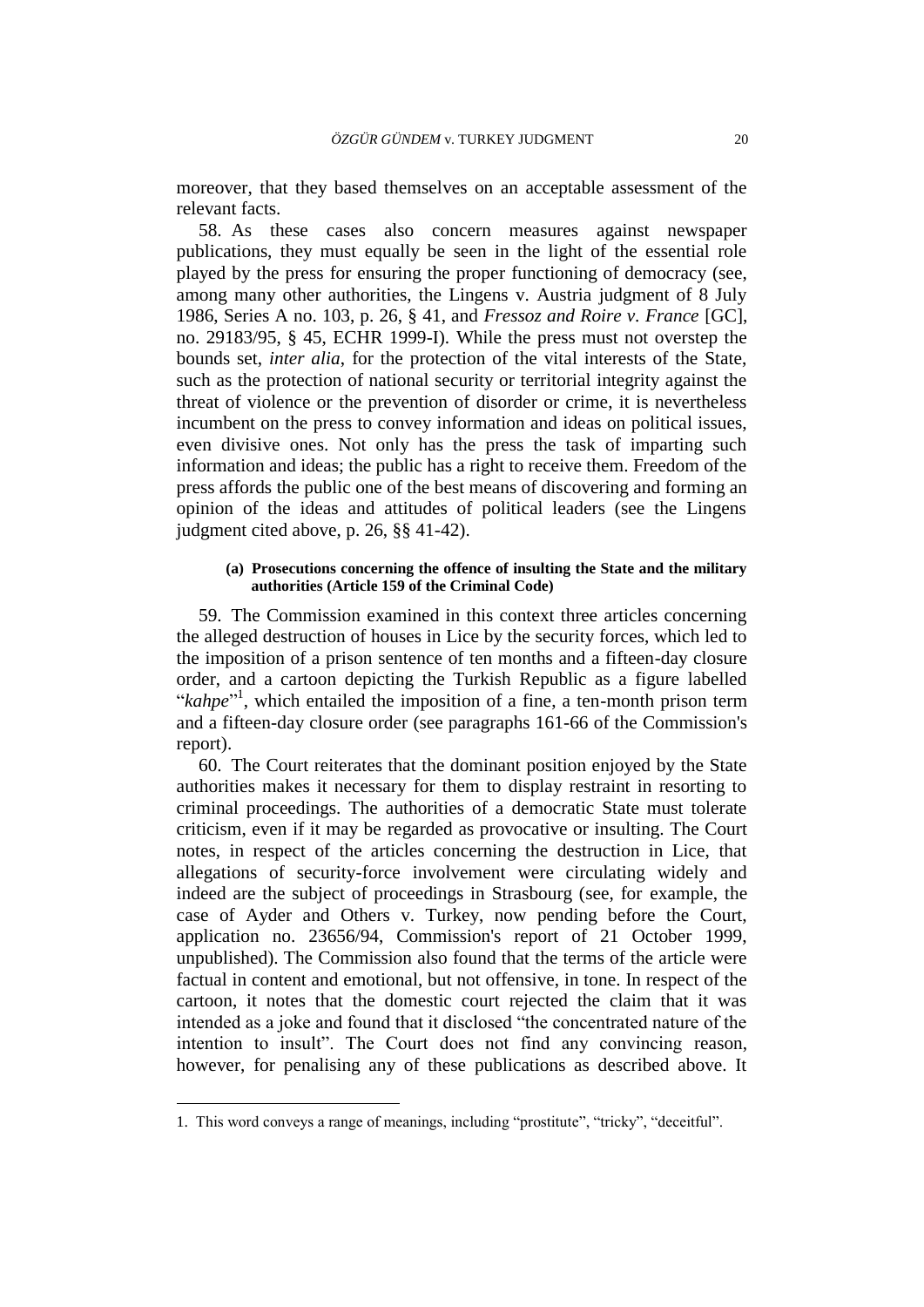agrees with the Commission's findings that the measures taken were not "necessary in a democratic society" for the pursuit of any legitimate aim.

#### **(b) Prosecutions concerning the offence of provoking racial and regional hostility (Article 312 of the Criminal Code)**

61. The case examined under this heading concerned an article describing alleged attacks by security forces on villages in the south-east and attacks made by terrorists, including the killing of an imam (see paragraphs 167-69 of the Commission's report). The domestic court, which imposed a fine and sixteen months' imprisonment on the author and issued a one-month closure order, referred to the manner in which the article was written, the reason why it was written and the social context, without offering any explanation. The Court notes that it did not rely on any alleged inaccuracy in the article. The Commission found that the article was factual and of public interest and that it contained no element of incitement to violence or overt support for the use of violence by the PKK. The Court does not find relevant and sufficient reasons for imposing criminal convictions and penalties in respect of this article and agrees with the Commission that the interference was not justified under Article 10 § 2 of the Convention.

#### **(c) Prosecutions for reporting statements of the PKK (section 6 of the 1991 Act)**

62. The Commission reviewed seven court decisions concerning convictions which were imposed in respect of eight articles, and which involved fines and the confiscation of several issues of the newspaper. The articles included reports of declarations of PKK-related organisations (for example, ARGK), statements, a speech and an interview with Abdullah Öcalan, the PKK leader, a statement by the European representative of the PKK, an interview with Osman Öcalan, a PKK commander, a statement by the *Dev-Sol*<sup>1</sup> European office, and an interview with Cemil Bayık, a PKK commander (see paragraphs 174-95 of the Commission's report).

63. The Court recalls that the fact that interviews or statements were given by a member of a proscribed organisation cannot in itself justify an interference with the newspaper's freedom of expression. Nor can the fact that the interviews or statements contain views strongly disparaging of government policy. Regard must be had instead to the words used and the context in which they were published, with a view to determining whether the texts taken as a whole can be considered as inciting to violence (see, for example, *Sürek and Özdemir v. Turkey* [GC], nos. 23927/94 and 24277/94, § 61, 8 July 1999, unreported).

 $\overline{a}$ 

<sup>1. &</sup>quot;*Dev-Sol*" (Revolutionary Left) is the name commonly used to refer to the extreme leftwing armed movement "*Türkiye Halk Kurtuluş Partisi/Cephesi-Devrimci Sol*".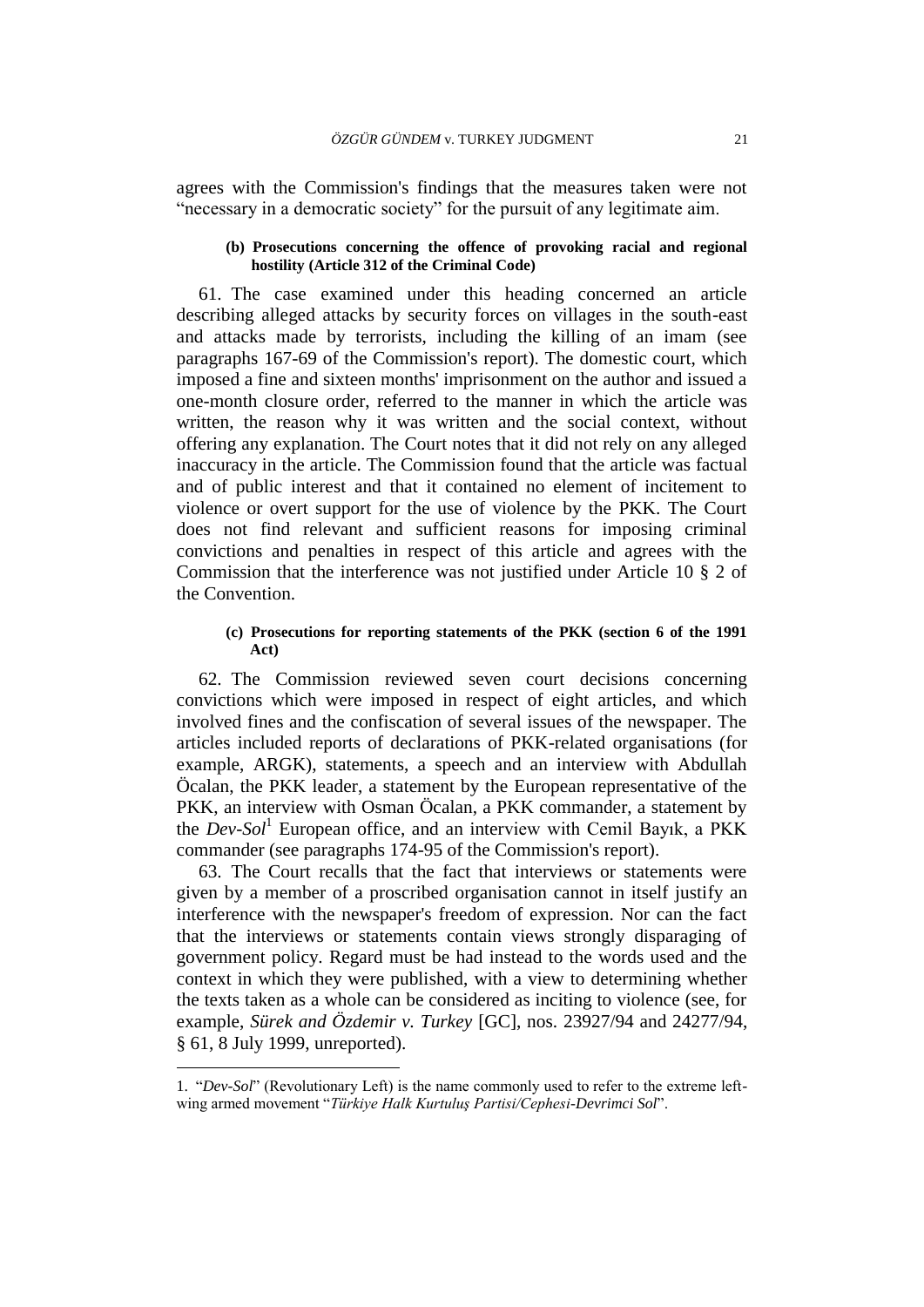64. The Court agrees with the Commission that four of the eight articles cannot be regarded as inciting to violence, in view of their content, tone and context. In particular, it finds that the statement of the *Dev-Sol* office in Europe, which recounts alleged police ill-treatment of persons at a Turkish funeral in Germany, did not contain any material relevant to public-order concerns in Turkey.

65. Three articles were found by the Commission to contain passages which advocated intensifying the armed struggle, glorified war and espoused the intention to fight to the last drop of blood. The Court agrees that, in the context of the conflict in the south-east, these could reasonably be regarded as encouraging the use of violence (see, for example*, Sürek (no. 1)* cited above,  $\S$ § 61-62). Given also the relatively light penalties imposed, the Court finds that the measures complained of were reasonably proportionate to the legitimate aims of preventing crime and disorder and could be justified as necessary in a democratic society within the meaning of the second paragraph of Article 10.

#### **(d) Prosecutions for identifying officials participating in the fight against terrorism (section 6 of the 1991 Act)**

66. Five court decisions concerning six articles are listed under this heading. Penalties included fines, the confiscation of issues and, in one instance, a fifteen-day closure order (see paragraphs 199-215 of the Commission's report).

67. The Court observes that the convictions and sentences had been imposed because the articles had identified by name certain officials in connection with alleged misconduct, namely, the death of the son of a DEP (Democratic Party) candidate during detention, the allegation of official acquiescence in the killing of Musa Anter, the forcible evacuation of villages, the intimidation of villagers, the bombing of Şırnak and the revenge killing of two persons after a PKK raid on a gendarmerie headquarters. However, it is significant that in two of the articles the officials named were not in fact alleged to be responsible for the misconduct but merely implicated in the surrounding events. In particular, concerning the death during detention, the Şırnak security director was cited as having previously reassured the family that the man would be released safely and the Şırnak chief public prosecutor was reported as being unavailable for comment. While three village guards were named in the article concerning the revenge killing, it was alleged that the gendarmes had killed the two people.

68. It is true that the other three articles alleged serious misconduct by the officials named and were capable of exposing them to public contempt. However, as for the other articles, the truth of their content was apparently not a factor taken into account and, if true, the matters described were of public interest. Nor was it taken into account that the names of the officials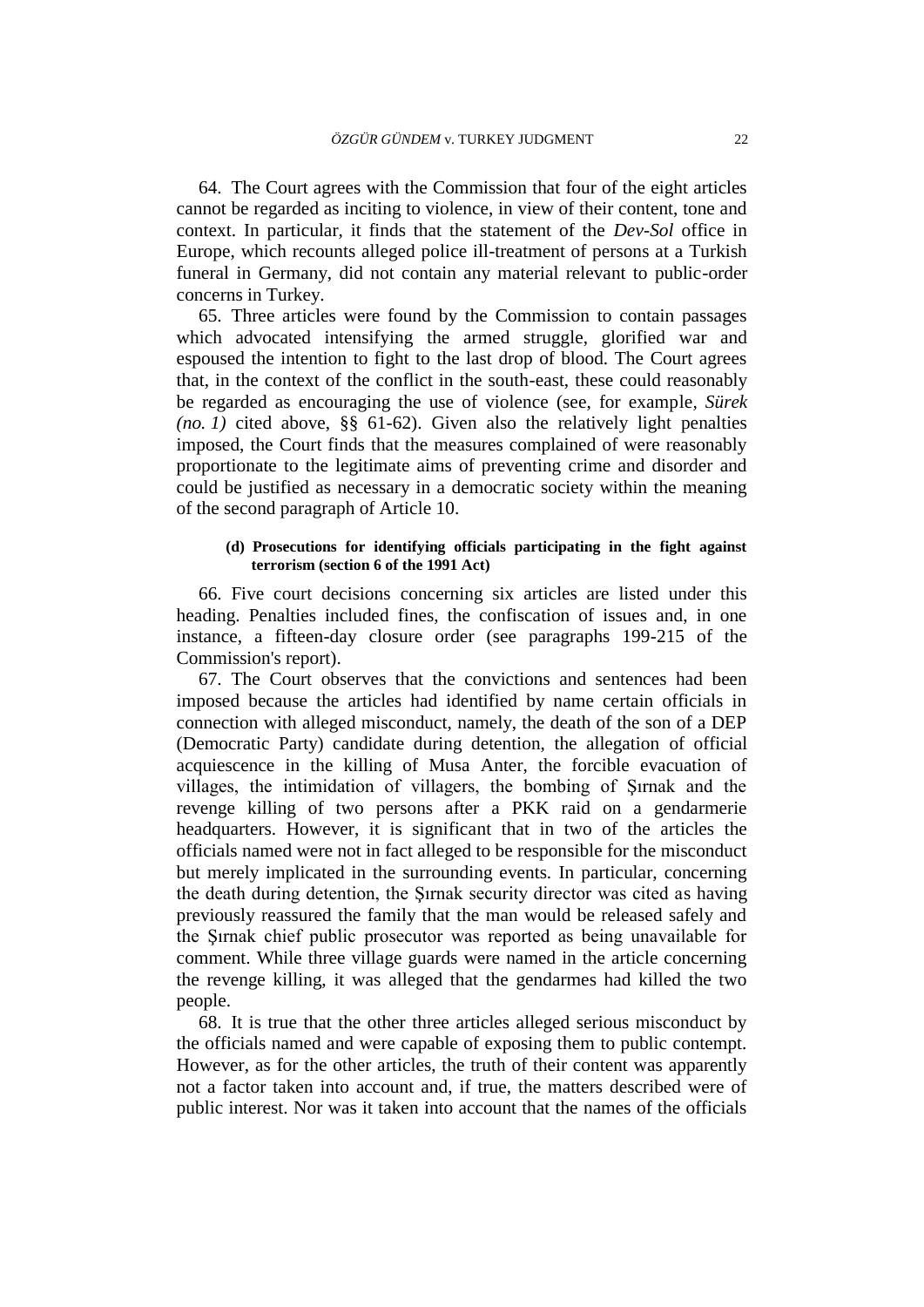and their role in fighting terrorism were already in the public domain. Thus, the governor of the sate of emergency region who was named in one article was a public figure in the region, while the gendarmerie commanders and village guards named in the other articles would have been well known in their districts. The interest in protecting their identity was substantially diminished, therefore, and the potential damage which the restriction aimed at preventing was minimal. To the extent, therefore, that the authorities had relevant reasons to impose criminal sanctions, these could not be regarded as sufficient to justify the restrictions placed on the newspaper's freedom of expression (see, for example, *Sürek v. Turkey (no. 2)* [GC], no. 24122/94, §§ 37-42, 8 July 1999, unreported). Accordingly, these measures could not be justified in terms of Article 10 § 2 of the Convention.

#### **(e) Prosecutions for statements constituting separatist propaganda (section 8 of the 1991 Act)**

69. Under this heading, the Commission identified six court decisions concerning twelve articles. The penalties imposed upon conviction included prison terms of twenty months and two years, fines, confiscation of issues and, in one instance, a one-month closure order (see paragraphs 218-317 of the Commission's report).

70. The Court observes that the articles in question included reports on economic or social matters (for example, a dam project, public health), commentaries on historical developments in the south-eastern region, a declaration condemning torture and massacres in Turkey and calling for a democratic solution, and accounts of alleged destruction of villages in the south-east. The Court notes that the use of the term "Kurdistan" in a context which implies that it should be, or is, separate from the territory of Turkey, and the claims by persons to exercise authority on behalf of that entity, may be highly provocative to the authorities. However, the public has the right to be informed of different perspectives on the situation in south-east Turkey, irrespective of how unpalatable those perspectives appear to the authorities. The Court is not convinced that, even against the background of serious disturbances in the region, expressions which appear to support the idea of a separate Kurdish entity must be regarded as inevitably exacerbating the situation. While several of the articles were highly critical of the authorities and attributed unlawful conduct to the security forces, sometimes in colourful and derogatory terms, the Court nonetheless finds that they cannot be reasonably regarded as advocating or inciting the use of violence. Having regard to the severity of the penalties, it concludes that the restrictions imposed on the newspaper's freedom of expression disclosed in these cases were disproportionate to the aim pursued and cannot be justified as "necessary in a democratic society".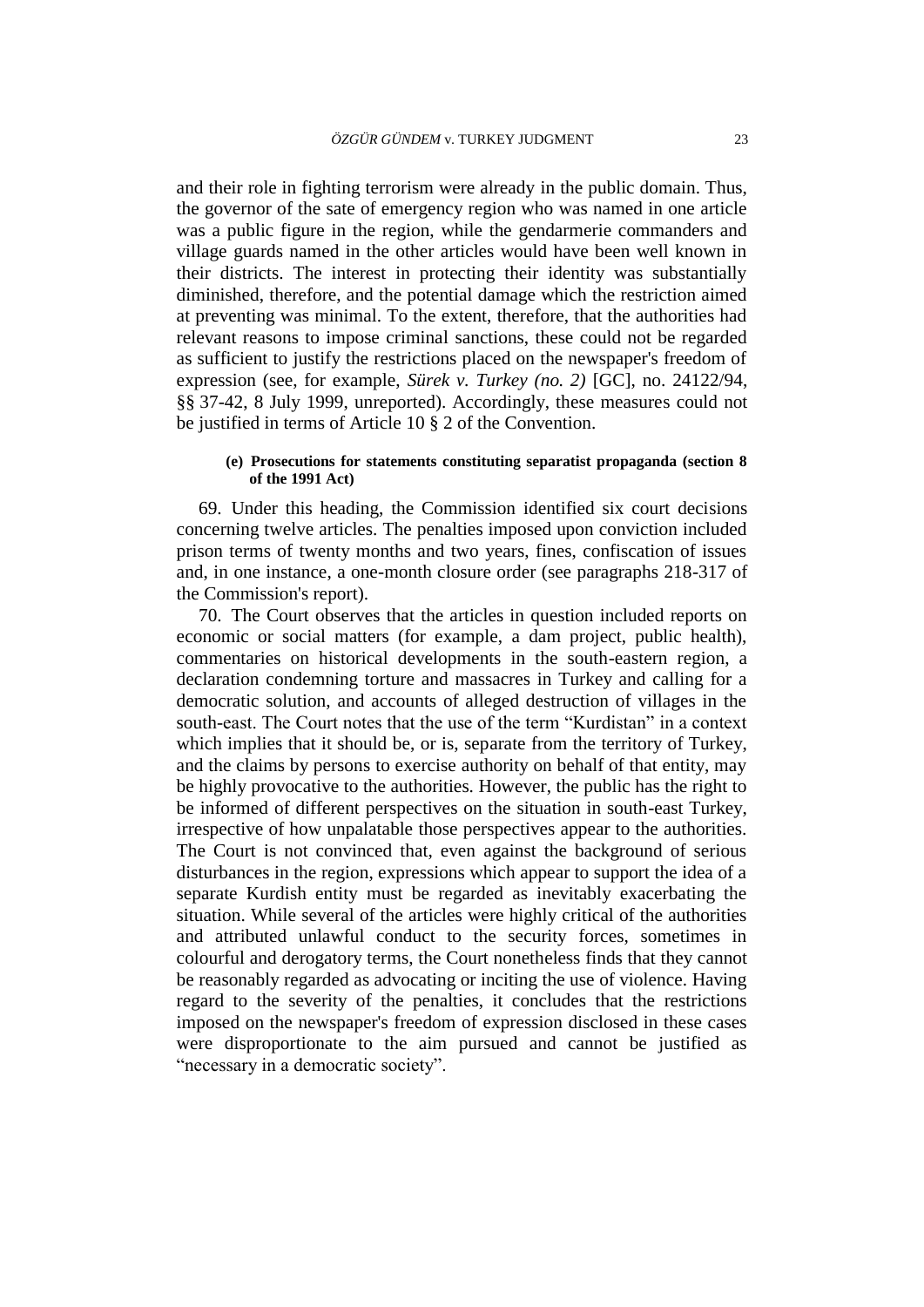#### **D. Conclusion**

71. The Court concludes that the respondent State has failed to take adequate protective and investigative measures to protect *Özgür Gündem*'s exercise of its freedom of expression and that it has imposed measures on the newspaper, through the search-and-arrest operation of 10 December 1993 and through numerous prosecutions and convictions in respect of issues of the newspaper, which were disproportionate and unjustified in the pursuit of any legitimate aim. As a result of these cumulative factors, the newspaper ceased publication. Accordingly, there has been a breach of Article 10 of the Convention.

#### III. ALLEGED VIOLATION OF ARTICLE 14 OF THE CONVENTION

72. The applicants claimed that the measures imposed on *Özgür Gündem* disclosed discrimination, invoking Article 14 of the Convention which provides:

"The enjoyment of the rights and freedoms set forth in [the] Convention shall be secured without discrimination on any ground such as sex, race, colour, language, religion, political or other opinion, national or social origin, association with a national minority, property, birth or other status."

73. The applicants asked the Court to reconsider the opinion, expressed in the Commission's report, that their complaints of discrimination were unsubstantiated. They submitted that the finding of a violation of Article 10 supported the conclusion that they had suffered discrimination on the grounds of their national origin and association with a national minority. They argued that any expression of Kurdish identity was treated by the authorities as advocacy of separatism and PKK propaganda. In the absence of any justification for the restrictive measures imposed with regard to most of the articles examined by the Commission, these measures could only be explained by prohibited discrimination.

74. The Government submitted that the applicants' claims of discrimination were unsubstantiated.

75. The Court recalls that it has found a violation of Article 10 of the Convention. However, in reaching the conclusion that the measures imposed in respect of twenty-nine articles and news reports were not necessary in a democratic society, it was satisfied that they pursued the legitimate aims of protecting national security and territorial integrity or that of the prevention of crime or disorder. There is no reason to believe that the restrictions on freedom of expression which resulted can be attributed to a difference of treatment based on the applicants' national origin or to association with a national minority. Accordingly, the Court concludes that there has been no breach of Article 14 of the Convention.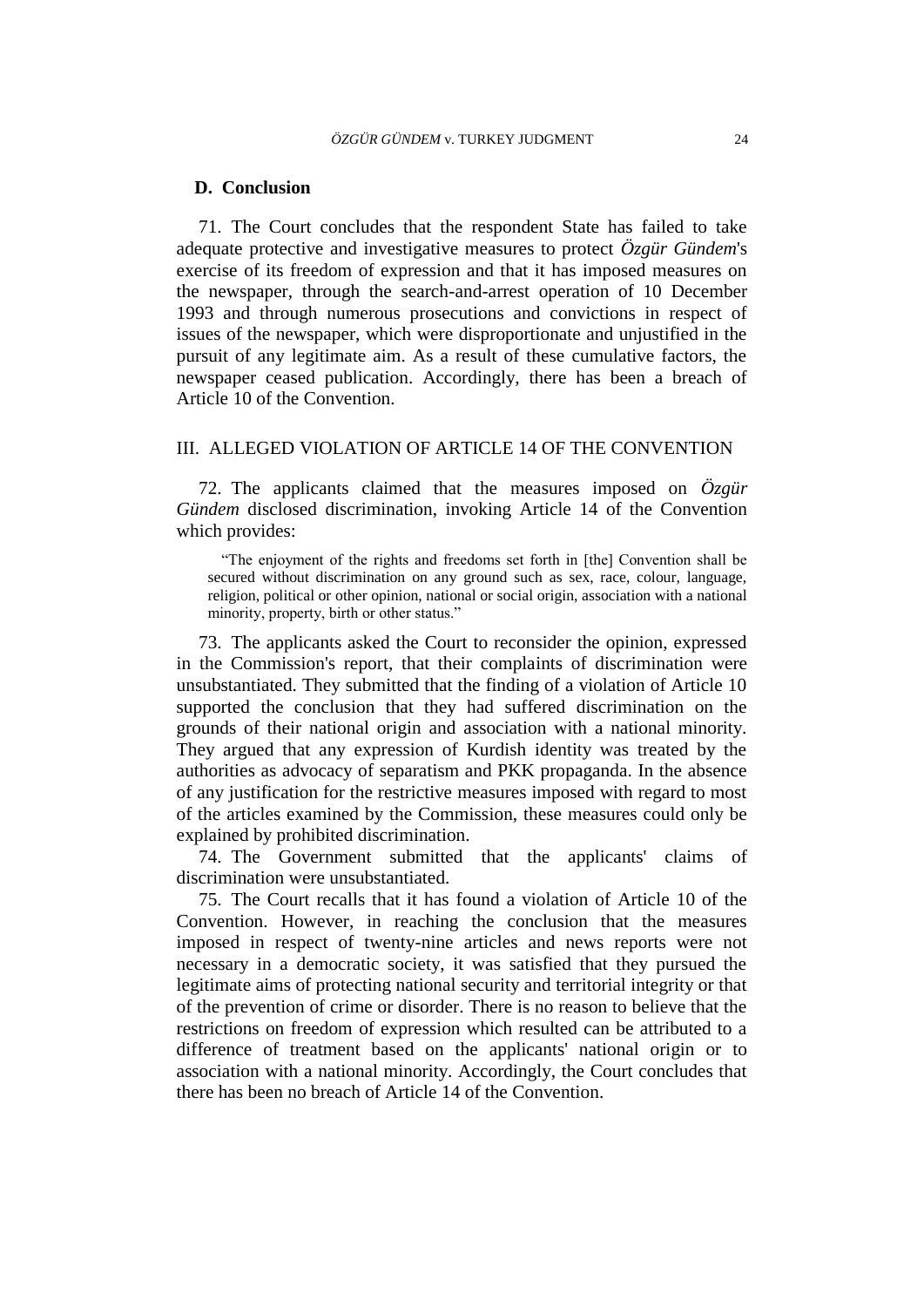### IV. APPLICATION OF ARTICLE 41 OF THE CONVENTION

76. The applicants claimed compensation for pecuniary and nonpecuniary damage as well as the reimbursement of costs and expenses incurred in the domestic and Convention proceedings. Article 41 of the Convention provides:

"If the Court finds that there has been a violation of the Convention or the Protocols thereto, and if the internal law of the High Contracting Party concerned allows only partial reparation to be made, the Court shall, if necessary, afford just satisfaction to the injured party."

## **A. Pecuniary damage**

77. The applicant company, Ülkem Basın ve Yayıncılık Sanayı Ticaret Ltd, claimed that it had suffered pecuniary loss through the prosecution and seizure of its daily production. Prior to the actions of the authorities, the newspaper was selling about 45,000 copies per day. Circulation fell as a result of the violations to around 30,000 and then ceased altogether. The newspaper was sold for 10,000 Turkish liras (TRL). They therefore held that it would be reasonable to claim the equivalent of one year's production of the newspaper, namely TRL 110,000 million.

The applicant company also claimed that it was required to pay lawyers' fees, the costs of medical treatment and other expenses such as travel and communications incurred in respect of attacks on and arrest and trial of correspondents, distributors and other workers. It was estimated that these expenses amounted to TRL 1,000 million. The applicant company also paid all the expenses in respect of the seventeen editors who were remanded in custody, including lawyers' fees totalling TRL 20,000 million. Furthermore, on 10 December 1993, the newspaper's offices in Istanbul, Diyarbakır, Batman, Elâzığ, Van, İzmir, Agri, Antalya and Tatvan were raided and searched and archives and documents seized. None of these documents were returned. The value of the documents and archives was about TRL 10,000 million. The claims totalled TRL 141,000 million.

The applicant company stated that it was unable to supply documentary evidence in respect of the pecuniary loss as all the documents and records of the newspaper, which had been retained by its successor *Özgür Ülke*, were destroyed in the bombing of the building in December 1994.

78. The Government stated that no compensation was payable as there had been no violation of the Convention. However, even assuming a violation, the amounts claimed by the applicants were excessive, inflated and unacceptable.

79. The Court observes that the applicant company is unable to produce any documentary support of its claims for pecuniary loss. Nor has it attempted to specify as far as possible the basis of claims for legal fees and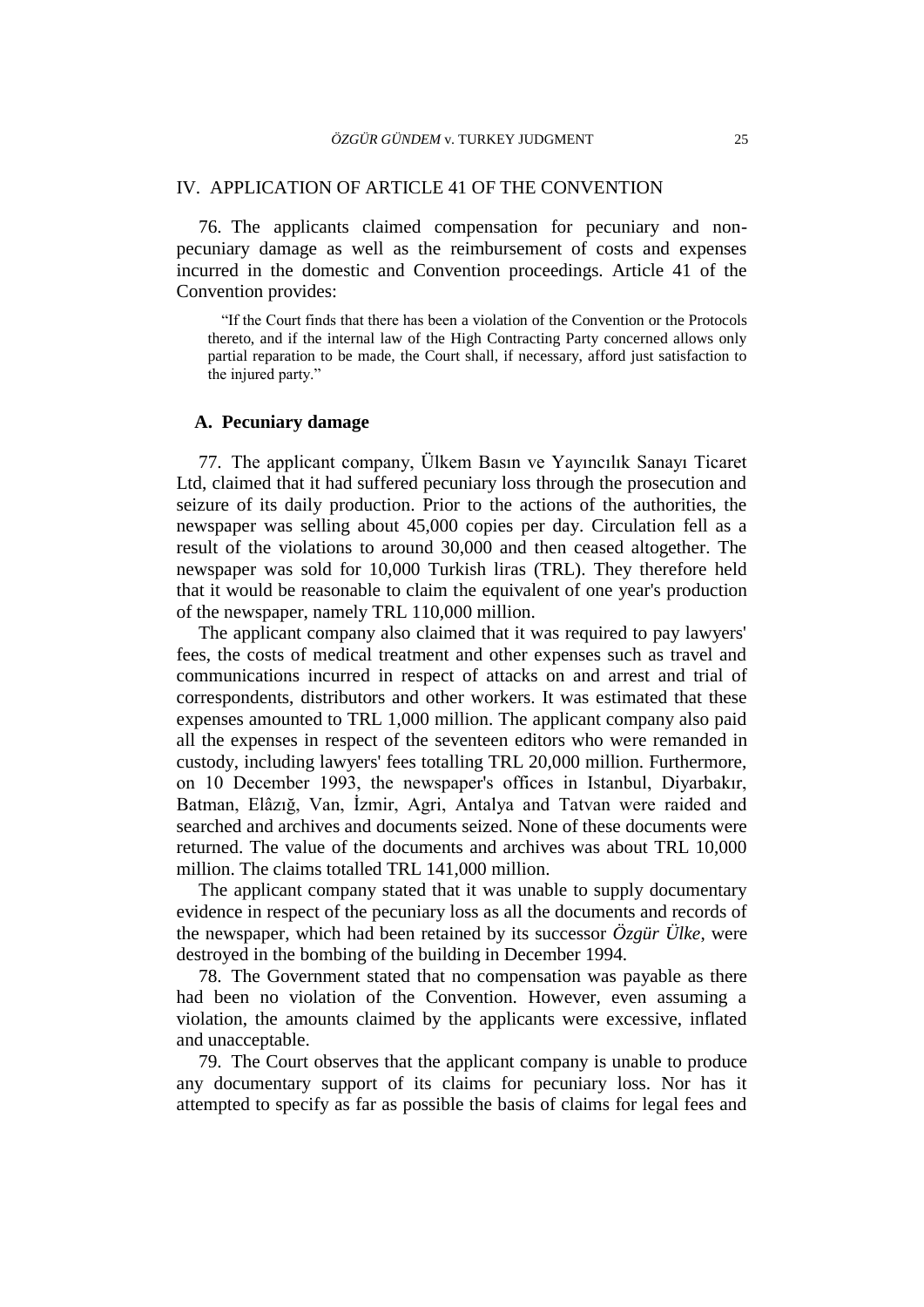medical and other expenses. The Court is not satisfied that there is a direct causal link between the finding of a failure to protect or investigate and the claimed pecuniary losses in respect of medical and other expenses. It also notes that the company's claims relate to the legal measures taken against the newspaper as a whole, irrespective of whether the measure has been found to be justified or not. Further, additional claims are made for the seizure of archives and documents in a number of offices, although the applicant company's substantive complaints concerned its headquarters in Istanbul.

80. Nonetheless, the Court accepts that some pecuniary loss must have flowed from the breaches identified, both in relation to the search and seizure of archives and documents at the Istanbul office and to the unjustified restrictions disclosed by the prosecutions and convictions identified in this judgment. It has also found that the cumulative effects of the breaches resulted in the newspaper ceasing publication. Making an assessment on an equitable basis, the Court awards the applicant company TRL 9,000 million.

#### **B. Non-pecuniary damage**

81. The applicant Fahri Ferda Çetin claimed 30,000 pounds sterling (GBP) for acute distress, anxiety and mental suffering. He alleged that during his detention for thirteen days he was tortured, and that on release he was forced to flee Turkey, leaving his wife and children behind.

82. The applicant Yaşar Kaya also claims GBP 30,000. He stated that the Istanbul National Security Court no. 5 imposed terms of imprisonment on him for the articles published by him in the newspaper. He too was forced to flee abroad, leaving his wife and children in Turkey, and so also underwent acute distress, anxiety and mental suffering.

83. The Government stated that the amounts claimed were inflated and, if granted, would amount to unjust enrichment.

84. The Court recalls that it has made no findings under the Convention regarding Fahri Ferda Çetin's detention or the periods of imprisonment imposed on Yaşar Kaya. It does not doubt, however, that these applicants suffered considerable anxiety and stress in respect of the breaches established by the Court. Having regard to other awards made in cases against Turkey (see, for example, *Ceylan v. Turkey* [GC], no. 23556/94, § 50, ECHR 1999-IV, and *Arslan v. Turkey* [GC], no. 23462/94, § 61, 8 July 1999, unreported) and ruling on an equitable basis, it awards the applicants GBP 5,000 each.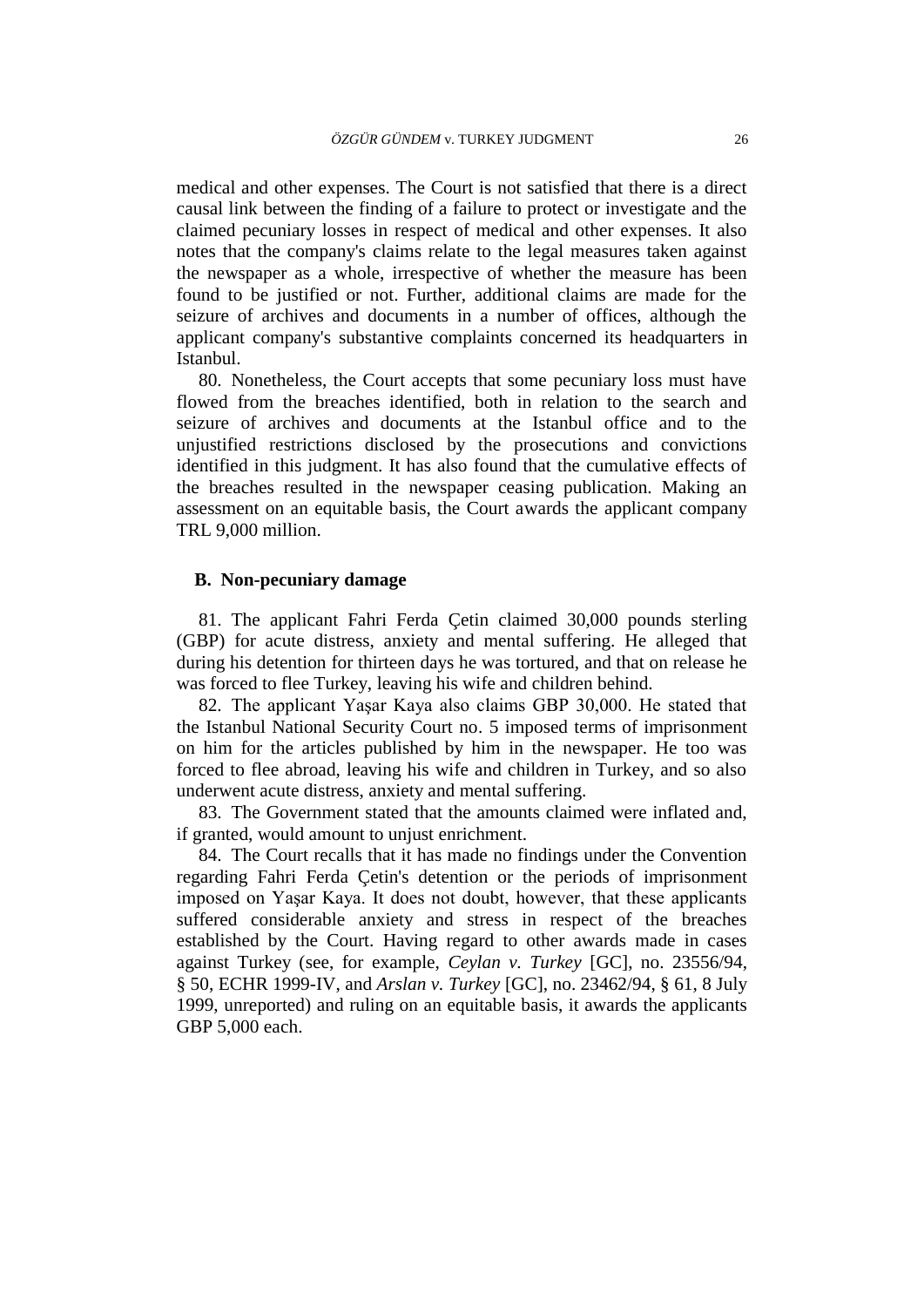## **C. Costs and expenses**

85. The applicants claimed legal fees and expenses for Mr Osman Ergin, who acted for the newspaper in domestic proceedings, but they have not supplied any details. Similarly, they have not provided details of claims for fees and expenses of the Turkish lawyers assisting them. They claimed GPB 5,390 (less 5,595 French francs (FRF) received in legal aid from the Council of Europe) for fees, expenses and costs incurred by their United Kingdom lawyers and GBP 7,500 in fees, GBP 1,710 in administrative costs, GBP 12,125 in translation costs and GBP 1,650 in travel expenses incurred by the Kurdish Human Rights Project (KHRP) in assisting with the application. In respect of the hearing before the Court, the applicants claimed GBP 1,450 in fees and GBP 46 in administrative costs (less FRF 3,600 received in legal aid) for their United Kingdom lawyers and also, in respect of the costs and fees of the KHRP for the hearing, GBP 2,490 for fees, costs and expenses.

86. The Government submitted that these claims were excessive, and that incidental expenses, such as those claimed by the KHRP, should not be accepted as this would inflate the award into unjust enrichment.

87. The Court is not satisfied that all the amounts claimed in respect of the KHRP may be regarded as necessarily incurred, save in regard to the translation costs. Taking into account awards made in other cases, and making an equitable assessment, the Court awards GBP 16,000, less the FRF 9,195 received by way of legal aid from the Council of Europe.

#### **D. Default interest**

88. The Court deems it appropriate to adopt the statutory rate of interest applicable in the United Kingdom at the date of adoption of the present judgment, which, according to the information available to it, is 7.5% per annum.

## FOR THESE REASONS, THE COURT

- 1. *Decides* unanimously to strike the case out of the list in so far as it concerns Gurbetelli Ersöz;
- 2. *Holds* unanimously that there has been a violation of Article 10 of the Convention;
- 3. *Holds* unanimously that there has been no violation of Article 14 of the Convention;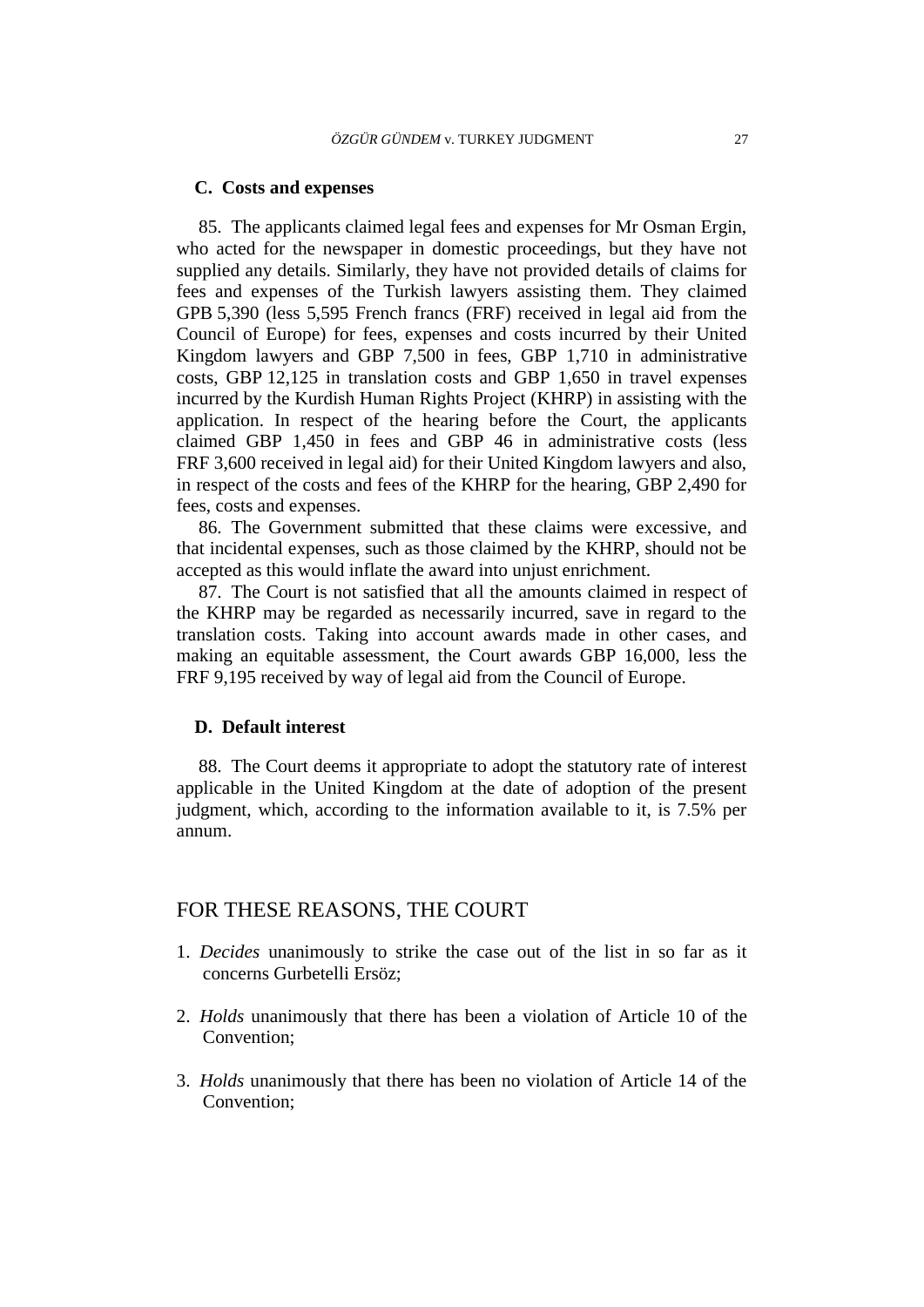- 4. *Holds* by six votes to one:
	- (a) that the respondent State is to pay, within three months:

(i) to the applicant company TRL 9,000,000,000 (nine thousand million Turkish liras);

(ii) to Fahri Ferda Çetin and Yaşar Kaya for non-pecuniary damage GBP 5,000 (five thousand pounds sterling) each to be converted into Turkish liras at the rate applicable at the date of delivery of this judgment;

(iii) to the applicants for costs and expenses GBP 16,000 (sixteen thousand pounds sterling) less FRF 9,195 (nine thousand one hundred and ninety five French francs) to be converted into pounds sterling at the rate applicable at the date of delivery of this judgment;

- (b) that simple interest at an annual rate of 7.5% shall be payable from
- the expiry of the above-mentioned three months until settlement;
- 5. *Dismisses* unanimously the remainder of the applicants' claims for just satisfaction.

Done in English, and delivered at a public hearing in the Human Rights Building, Strasbourg, on 16 March 2000.

Vincent BERGER Matti PELLONPÄÄ Registrar President

In accordance with Article 45 § 2 of the Convention and Rule 74 § 2 of the Rules of Court, the partly dissenting opinion of Mr Gölcüklü is annexed to this judgment.

> M.P. V.B.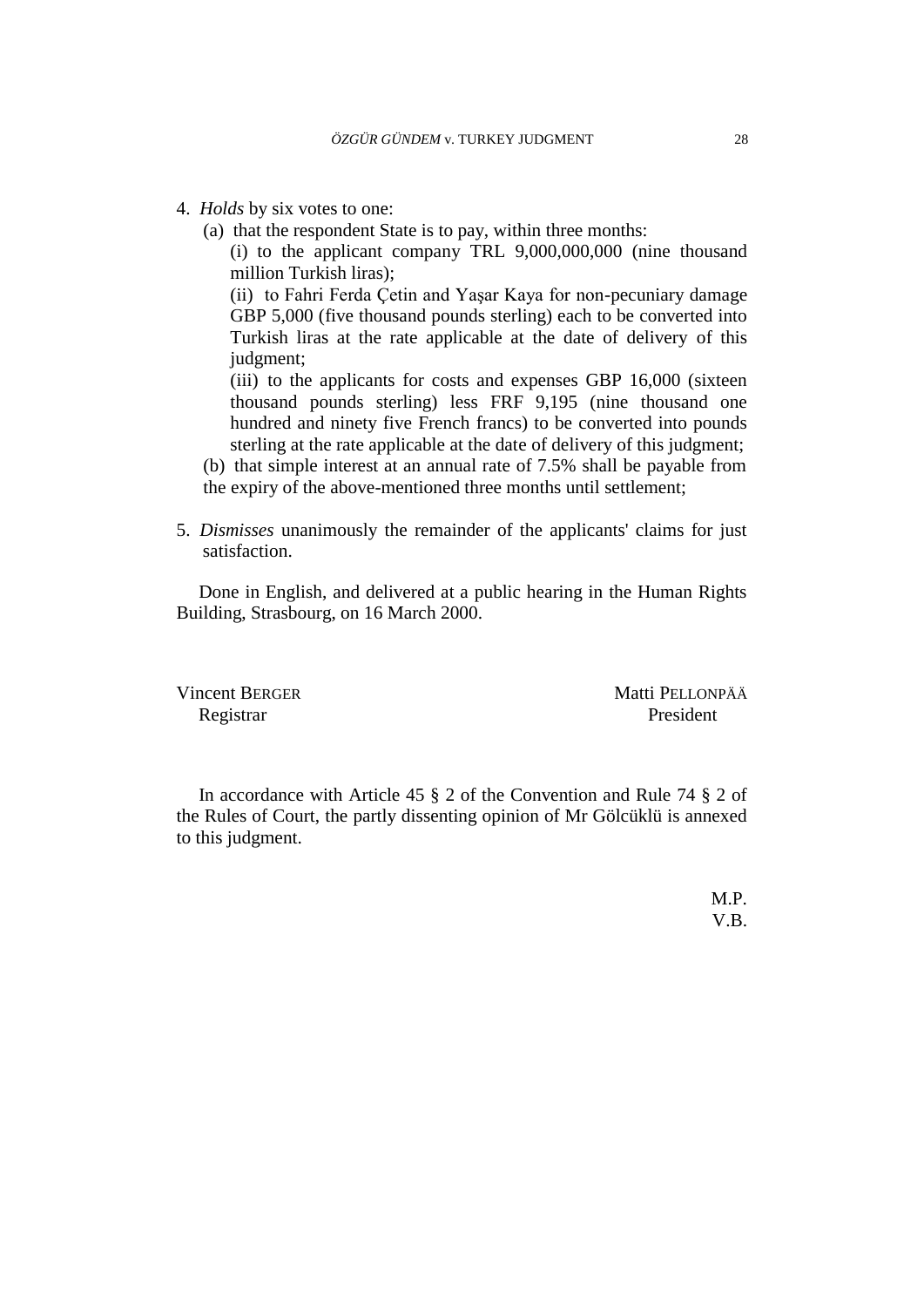## PARTLY DISSENTING OPINION OF JUDGE GÖLCÜKLÜ

#### *(Translation)*

To my great regret, I am unable to share the conclusion reached by the majority regarding the application of Article 41 in this case. Allow me to explain.

1. The applicant company alleged that it had sustained substantial pecuniary damage as a result of being subjected to prosecution, the seizure of its possessions and other measures. In support of its claims, it has alleged only hypothetical, illusory and imaginary facts, without providing any evidence. In short, it was speculating and, furthermore, certain matters relied on bore no relation whatsoever to the truth. I shall refer to only one of the allegations, so that it can be seen in the light of a finding of the European Commission of Human Rights based on its own investigation in a previous case. Thus, according to the applicant company, prior to the actions of the authorities, the newspaper *Özgür Gündem* was selling 45,000 copies per day. That figure fell to 30,000 and the newspaper disappeared permanently as a result of those actions (see paragraph 77 of the judgment). That account is shown to be untrue by the Commission. The Commission stated in its report of 23 October 1998 in the case of Kılıç v. Turkey (application no. 22492/93, § 176): "*Özgür Gündem* was a daily newspaper ... with a national circulation of some *thousand* copies ... In or about April 1994, *Özgür Gündem* ceased publication and was succeeded by another newspaper, *Özgür Ülke* ..." The difference between the alleged figure and the Commission's figure is striking. In addition, *Özgür Gündem* disappeared only in theory, since it was replaced by *Özgür Ülke*. That clearly shows the fanciful and speculative nature of the claim for pecuniary damage in the instant case.

2. Under its settled case-law, the European Court of Human Rights will award compensation for pecuniary damage only if the claims have been duly established and there is an immediate and direct causal link between the facts and the alleged damage. That rule is illustrated in the following examples taken from judgments in cases against Turkey also concerning Article 10 of the Convention.

"81. With regard to pecuniary damage, the Delegate of the Commission suggested that the Court should consider the question of the application of Article 50 in the light of the hypothetical character of the amount claimed. He left the question of nonpecuniary damage to the Court's discretion. Lastly, with regard to the sum claimed for costs and expenses, he mentioned the problem raised by the lack of supporting documents.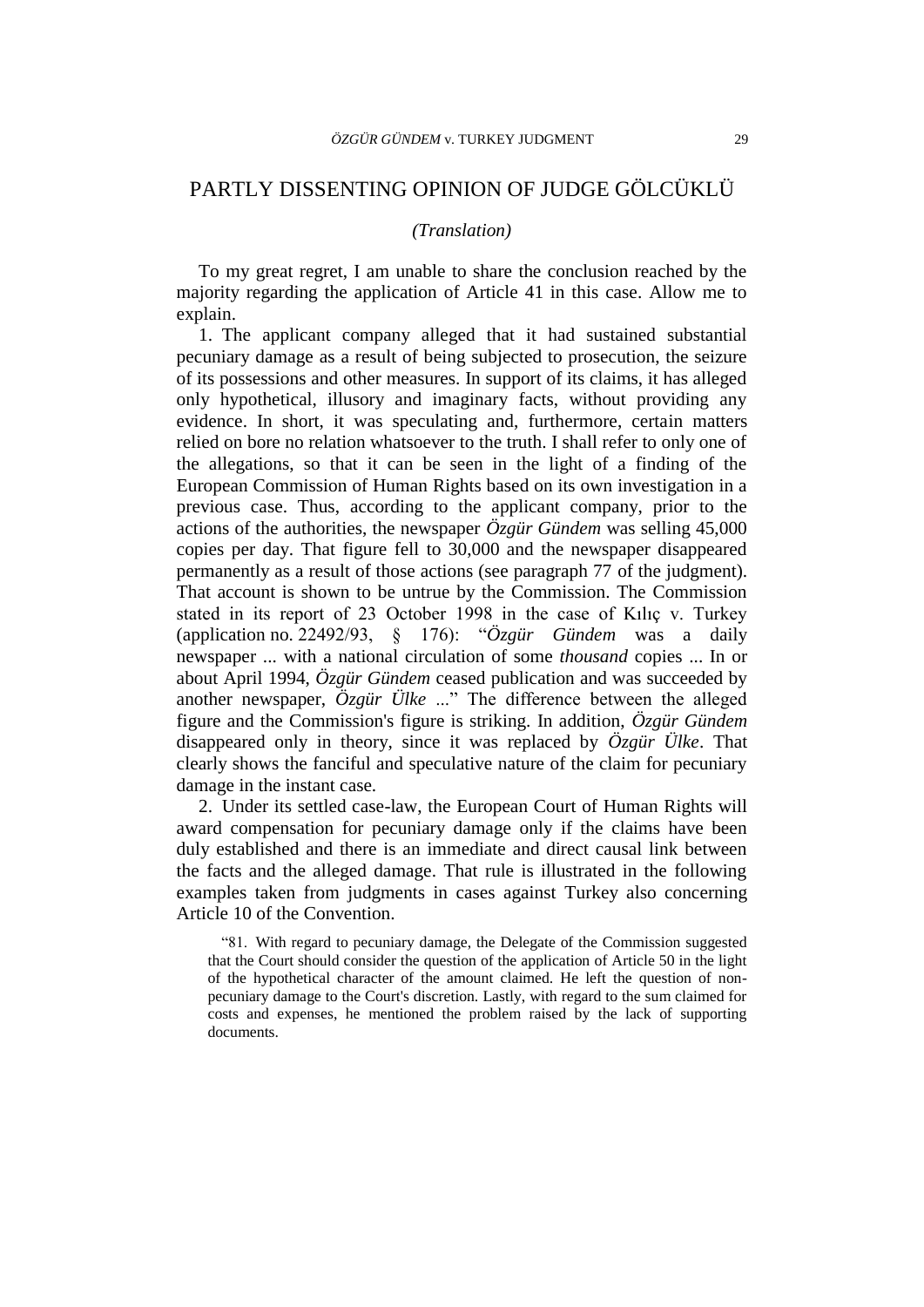#### *ÖZGÜR GÜNDEM* v. TURKEY JUDGMENT – PARTLY DISSENTING OPINION OF JUDGE GÖLCÜKLÜ 30

82. On the question of pecuniary damage, the Court considers in the first place that it cannot speculate as to what the outcome of proceedings compatible with Article 6 § 1 would have been. It further notes that there is insufficient proof of a causal connection between the breach of Article 10 it has found and the loss of professional and commercial income alleged by the applicant. Moreover, the applicant's claims in respect of pecuniary damage are not supported by any evidence whatsoever. The Court can therefore not allow them." (Incal v. Turkey judgment of 9 June 1998, *Reports of Judgments and Decisions* 1998-IV, p. 1575)

"47. The applicant sought 262,000 French francs (FRF) for pecuniary damage and FRF 500,000 for non-pecuniary damage.

48. The Government invited the Court to dismiss that claim.

49. As Mr Çıraklar did not specify the nature of the pecuniary damage of which he complained, the Court cannot but dismiss the relevant claim. As to the alleged nonpecuniary damage, it is sufficiently compensated by the finding of a violation of Article 6 § 1." (Çıraklar v. Turkey judgment of 28 October 1998, *Reports* 1998-VII, p. 3074)

"66. The Delegate of the Commission submitted that the applicants' presentation – which was very general and hypothetical – was insufficient to allow their claims under Article 50 to be upheld.

67. The Court notes that the applicants have not furnished any evidence in support of their claims for substantial sums in respect of pecuniary damage and costs and expenses. Consequently, it cannot uphold those claims (see, *mutatis mutandis*, the Pressos Compania Naviera S.A. and Others v. Belgium judgment of 3 July 1997 (*Article 50*), *Reports* 1997-IV, p. 1299, § 24). It notes, however, that the applicants received FRF 57,187 in legal aid paid by the Council of Europe." (Socialist Party and Others v. Turkey judgment of 25 May 1998, *Reports* 1998-III, p. 1261)

"57. The Government replied that there was no causal connection between the alleged violation of the Convention and the pecuniary damage complained of. In any event, Mr Arslan had not furnished evidence of the income he had referred to.

58. The Court finds that there is not sufficient evidence of a causal connection between the violation of Article 10 it has found and the loss of earnings alleged by the applicant. Moreover, no documentary evidence has been submitted in support of the applicant's claims in respect of pecuniary damage. The Court cannot therefore allow them." (*Arslan v. Turkey* [GC], no. 23462/94, 8 July 1999, unreported)

"66. The Government contended that Mr Karataş had not proved his loss of earnings.

67. The Delegate of the Commission expressed no view on this point.

68. The Court finds that there is insufficient proof of a causal link between the violation and the applicant's alleged loss of earnings. In particular, it has no reliable information on Mr Karataş's salary. Consequently, it cannot make an award under this head (see Rule 60 § 2 of the Rules of Court)." (*Karataş v. Turkey* [GC], no. 23168/94, ECHR 1999-IV)

"53. The Delegate of the Commission considered that there was no reason for the Court to reach a different conclusion from that reached in the cases of the United Communist Party and the Socialist Party cited above.

54. The Court notes that the applicant party has not furnished any evidence in support of its claim. Consequently, it is unable to accept it (Rule 60 § 2 of the Rules of